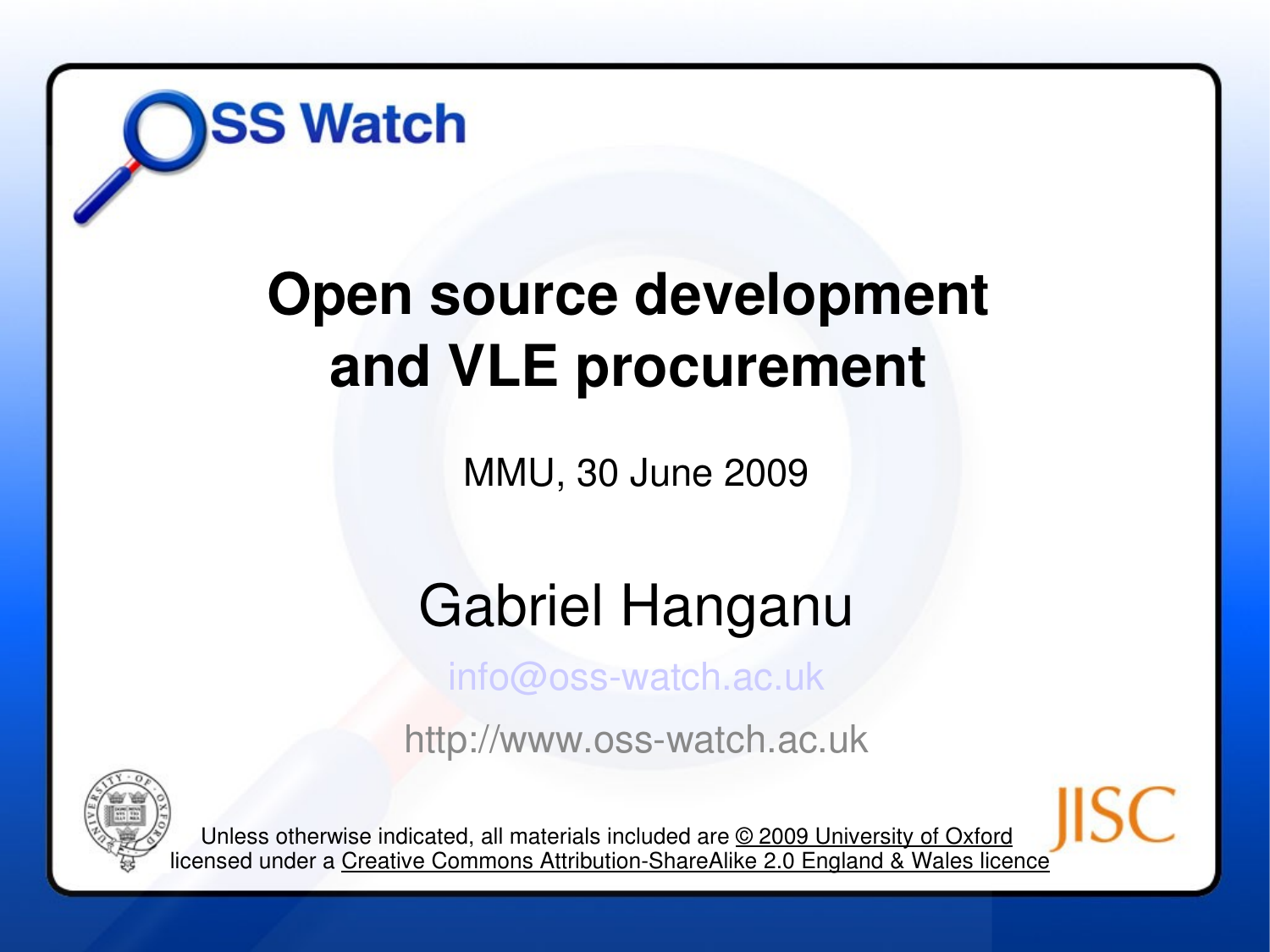# **Overview**

OSS Watch

- Open source software
- Open source and UK HE
- Procuring open source VLE



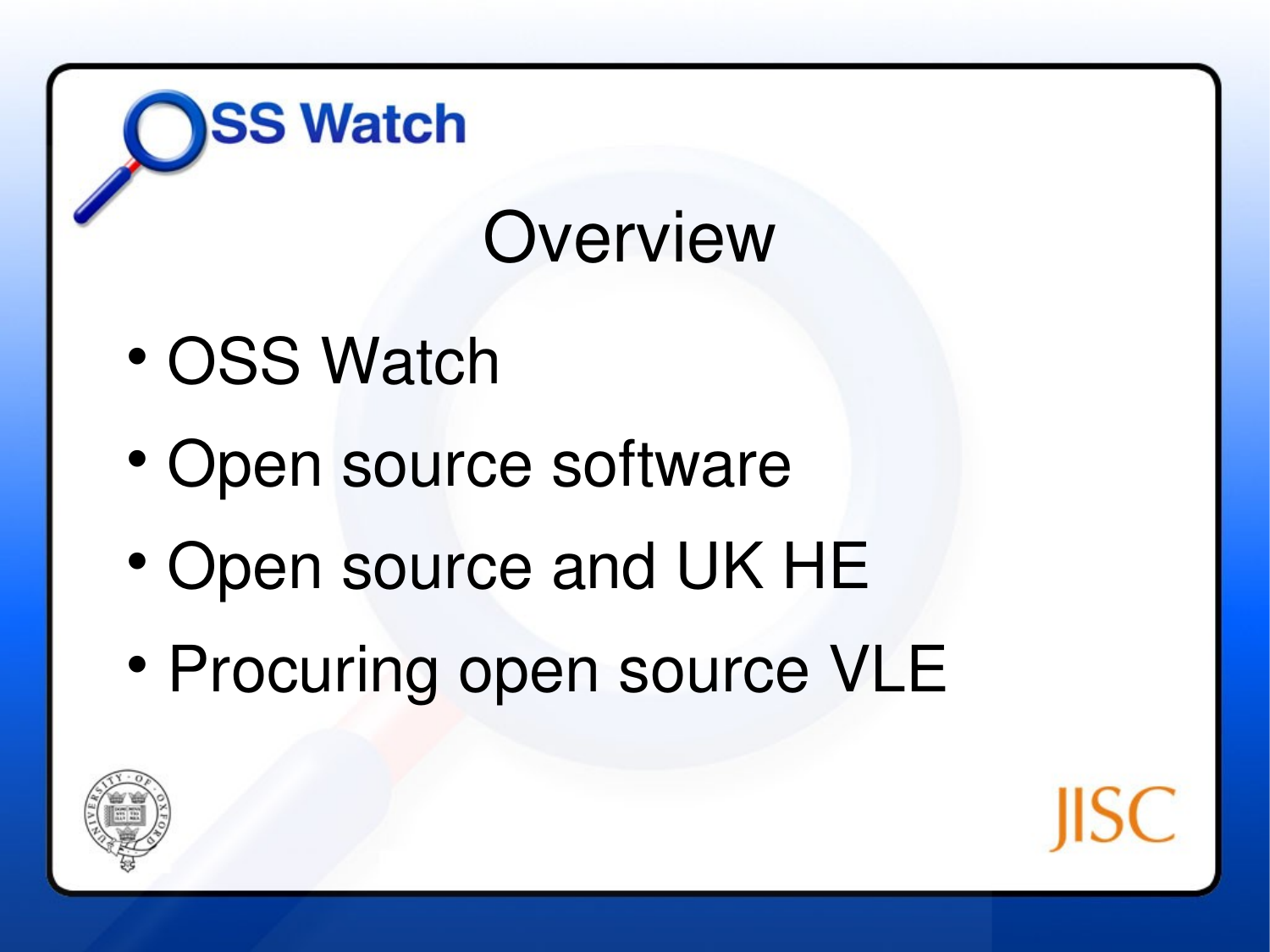## OSS Watch

- JISC funded open source software advisory service (non-advocacy)
- Online and f2f support

- − Licensing and IPR management
- − Open source project support
- − Evaluating and using open source
- − Business Models



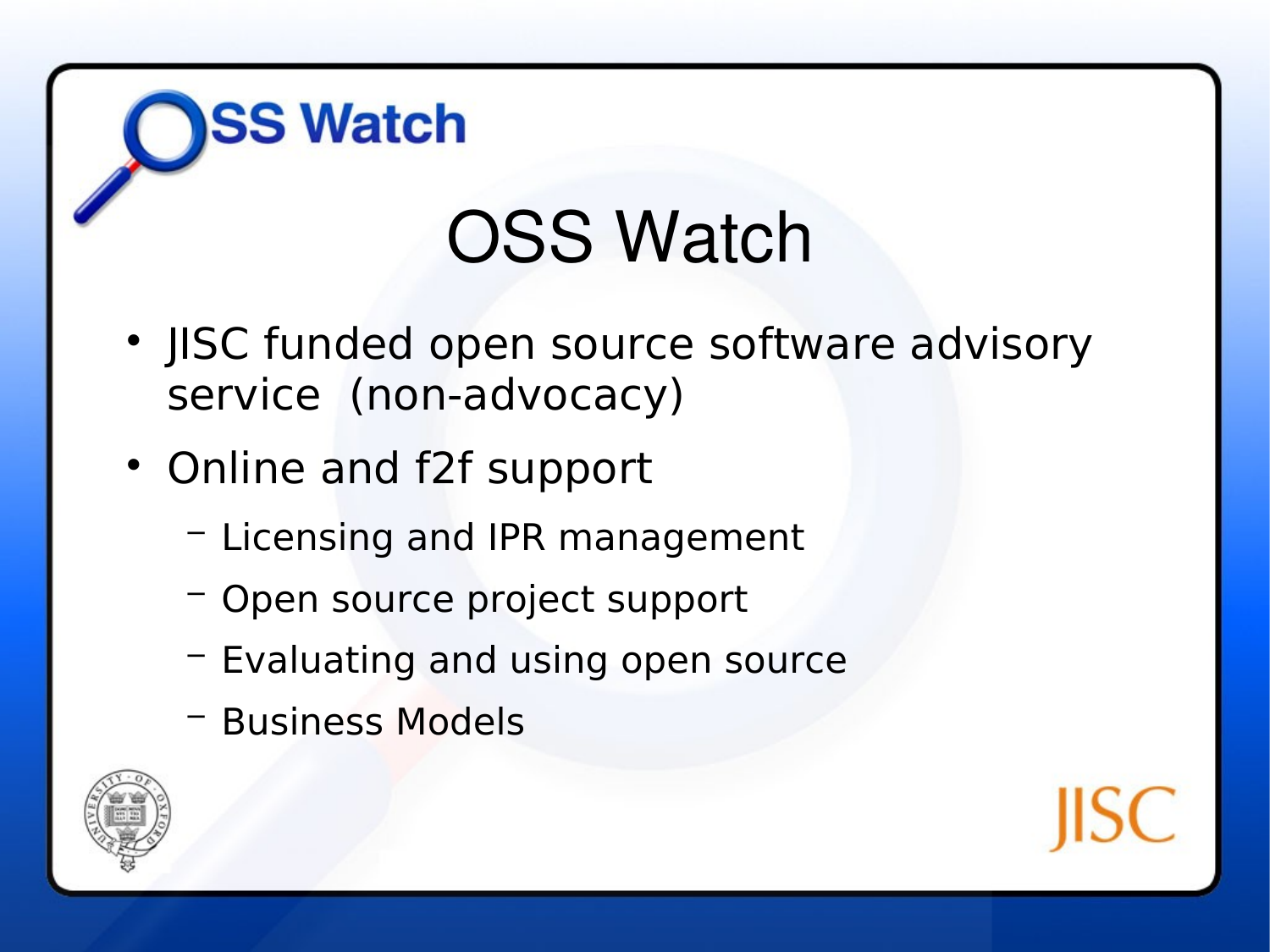## What we do

- Advice on all things open source
	- Procurement, engagement, development, legal
- Services
	- Consultancy, events, presentations
- Publications

**SS Watch** 

• Briefing notes, surveys, case studies, slides



http://www.oss-watch.ac.uk/resources/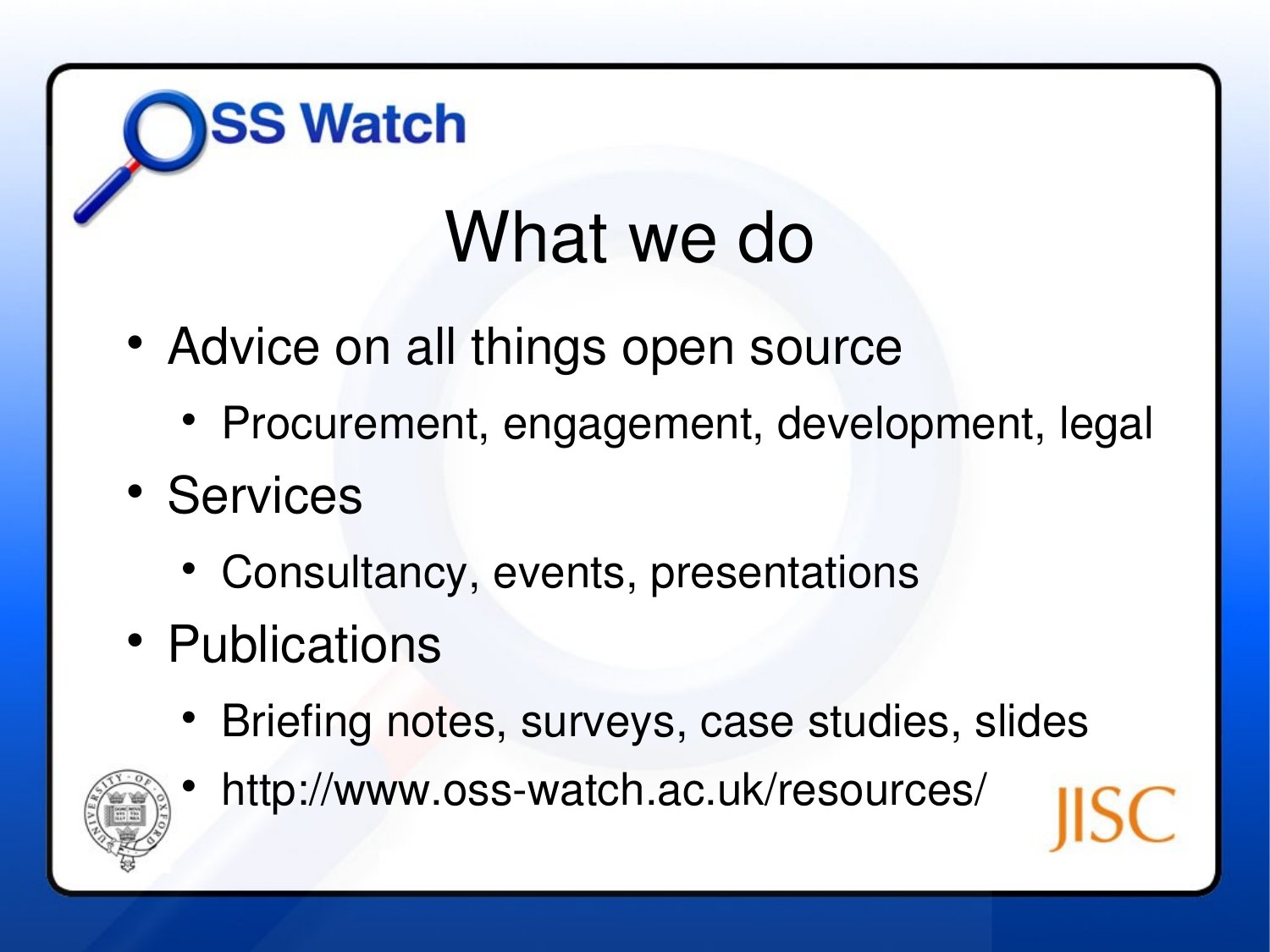# What we don't do

• Advocacy

- Legal Advice (but we do give advice)
- Teaching programming
- Develop software for others
- Recommend specific software



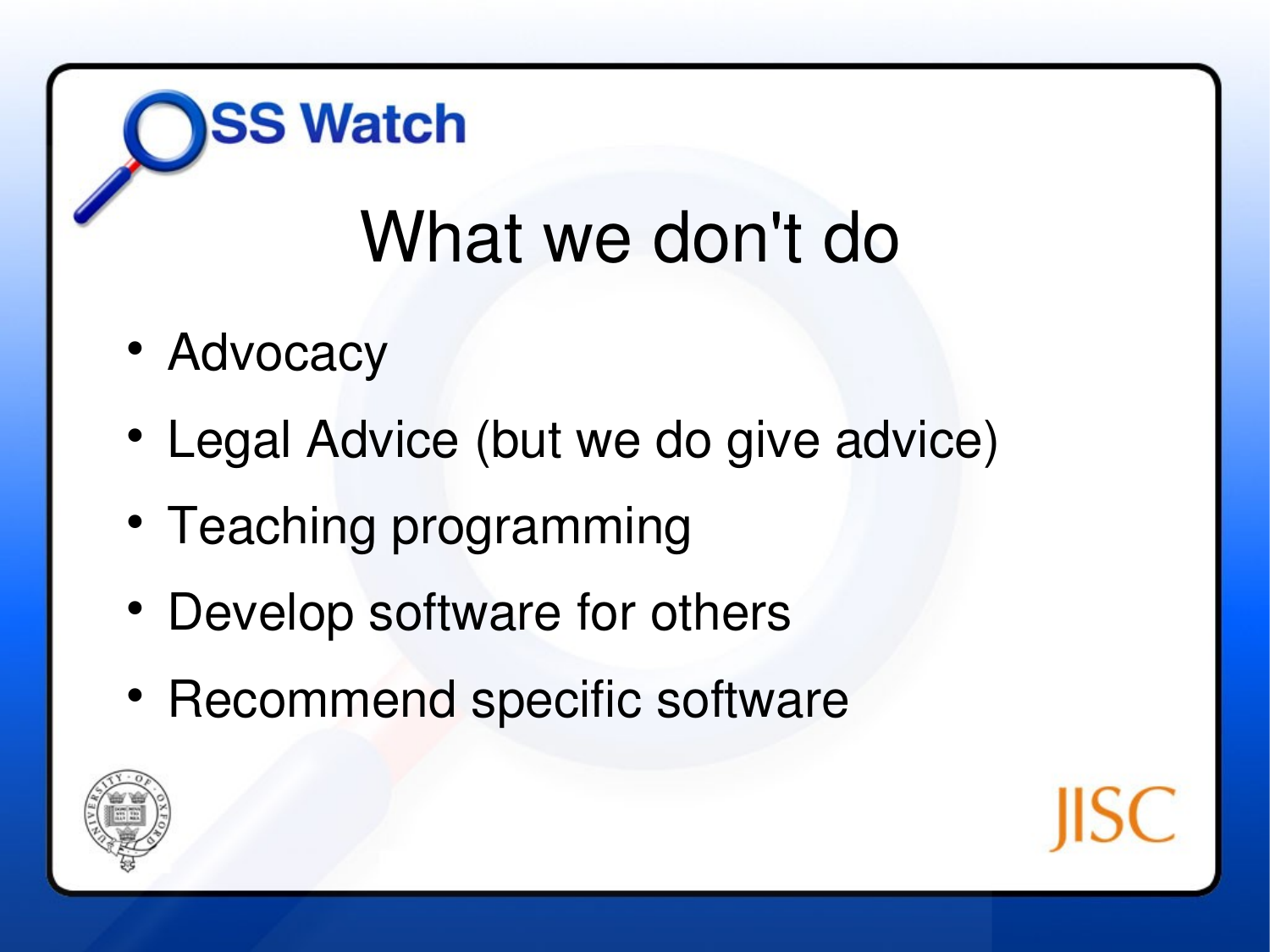# My role

social anthropologist

- fieldwork-based study of distributed communities
- my focus: community building in open source for sustainability



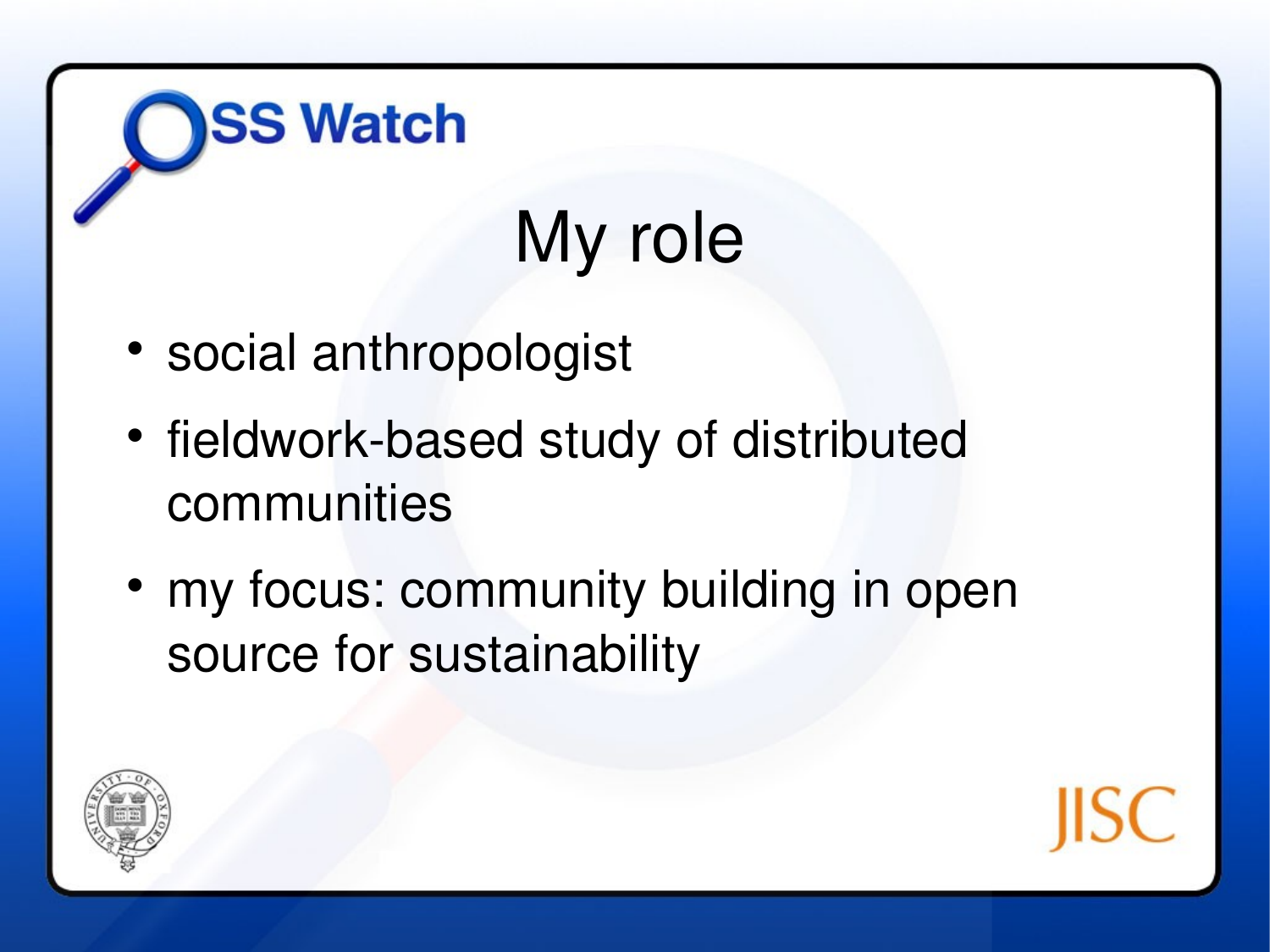# What is open source

**If** It's very simple - the **licence** is what determines whether software is open source

- The licence must be approved by the Open Source Initiative (www.opensource.org)
- All approved licences meet their Open Source Definition (www.opensource.org/docs/definition.php)
- Approved licences > 50 and include the GPL, LGPL, MPL and BSD.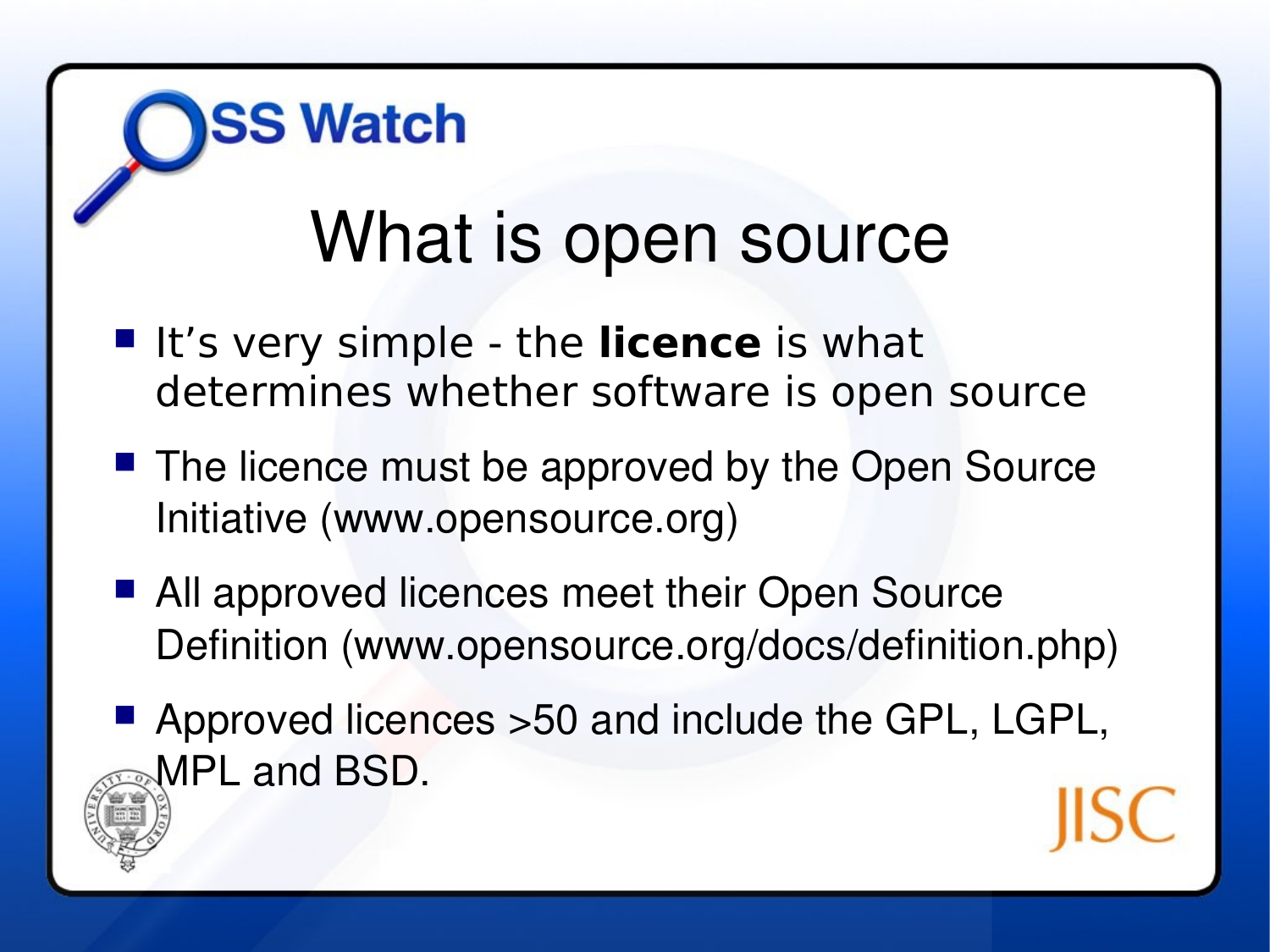# And in practical terms

Open source means:

- The source code is available to the end-user
- The source code can be modified by the end-user
- The licensing conditions promote re-use and wide availability of the software
- The cost of acquisition to the end-user is often minimal



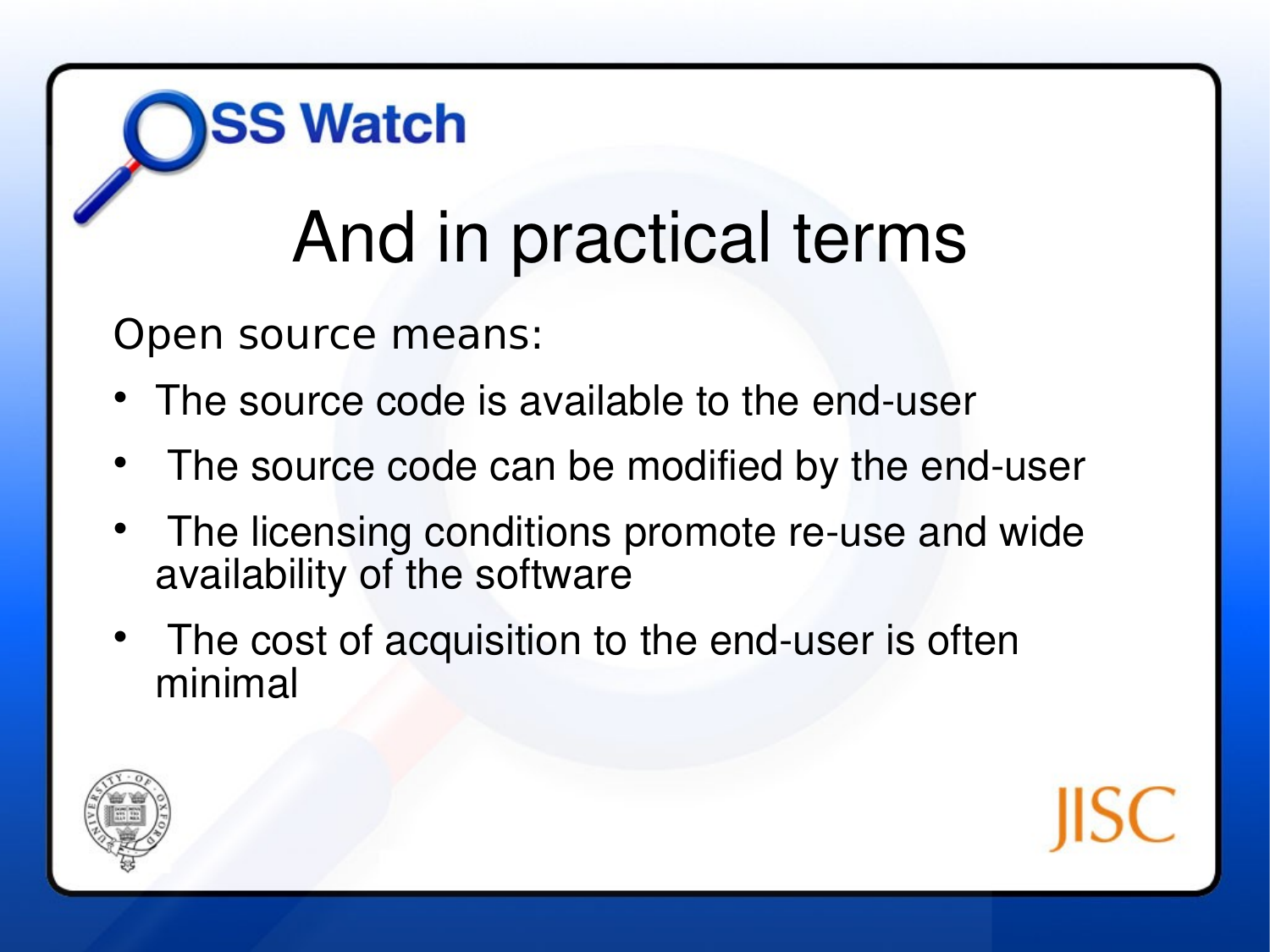## **SS Watch**

#### Open source vs. free software

- Open source software is not the same as free software but there is a large overlap
	- ``Open source is a development methodology; free software is a social movement.''
- The Free software Foundation maintains a Free Software Definition (www.fsf.org)



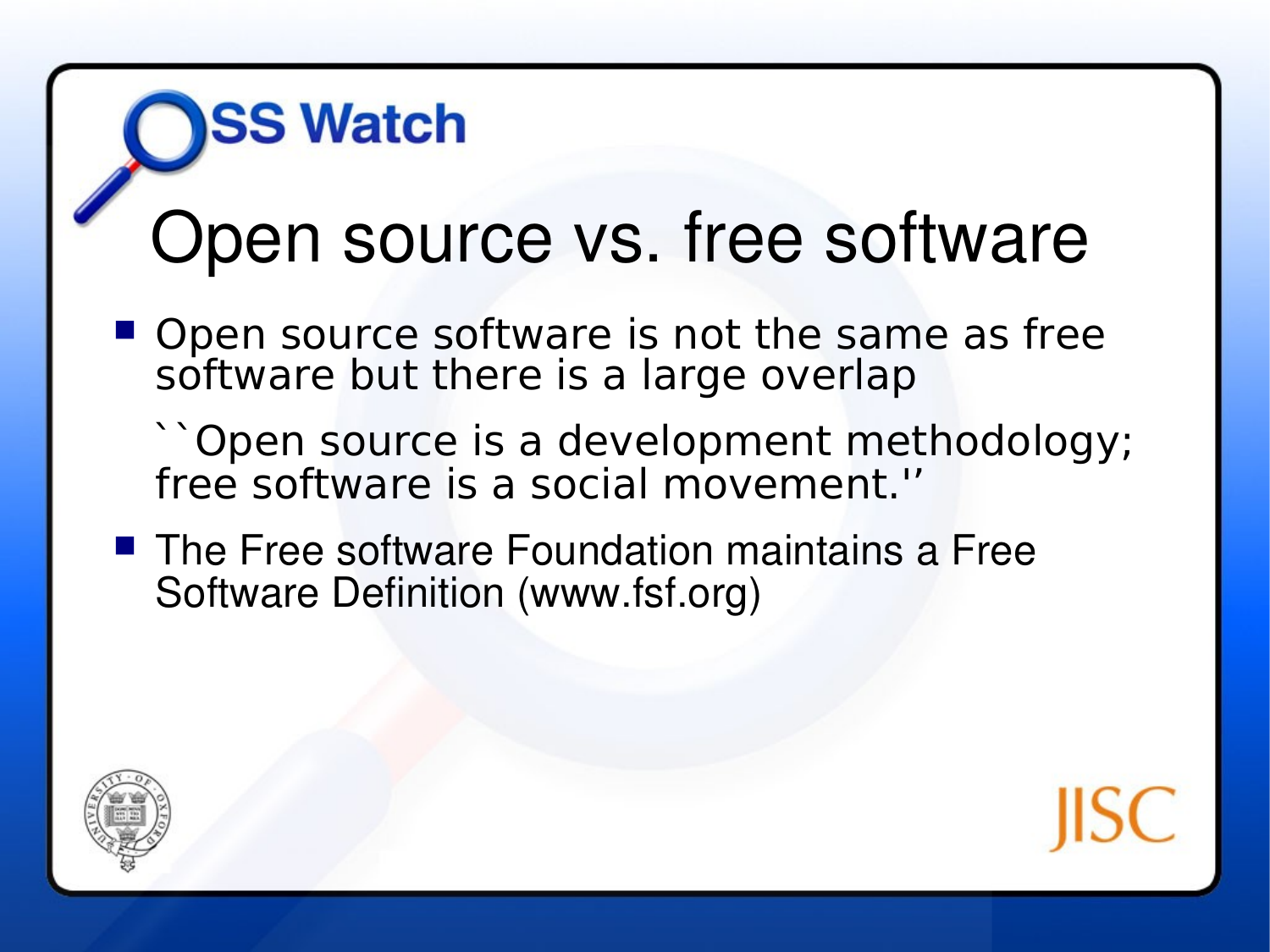#### More than a licence

- "The real value of open source software is that it allows communities to work together and solve problems" [7] I. Wladawsky-Berger, IBM
- Open development to build sustainable communities



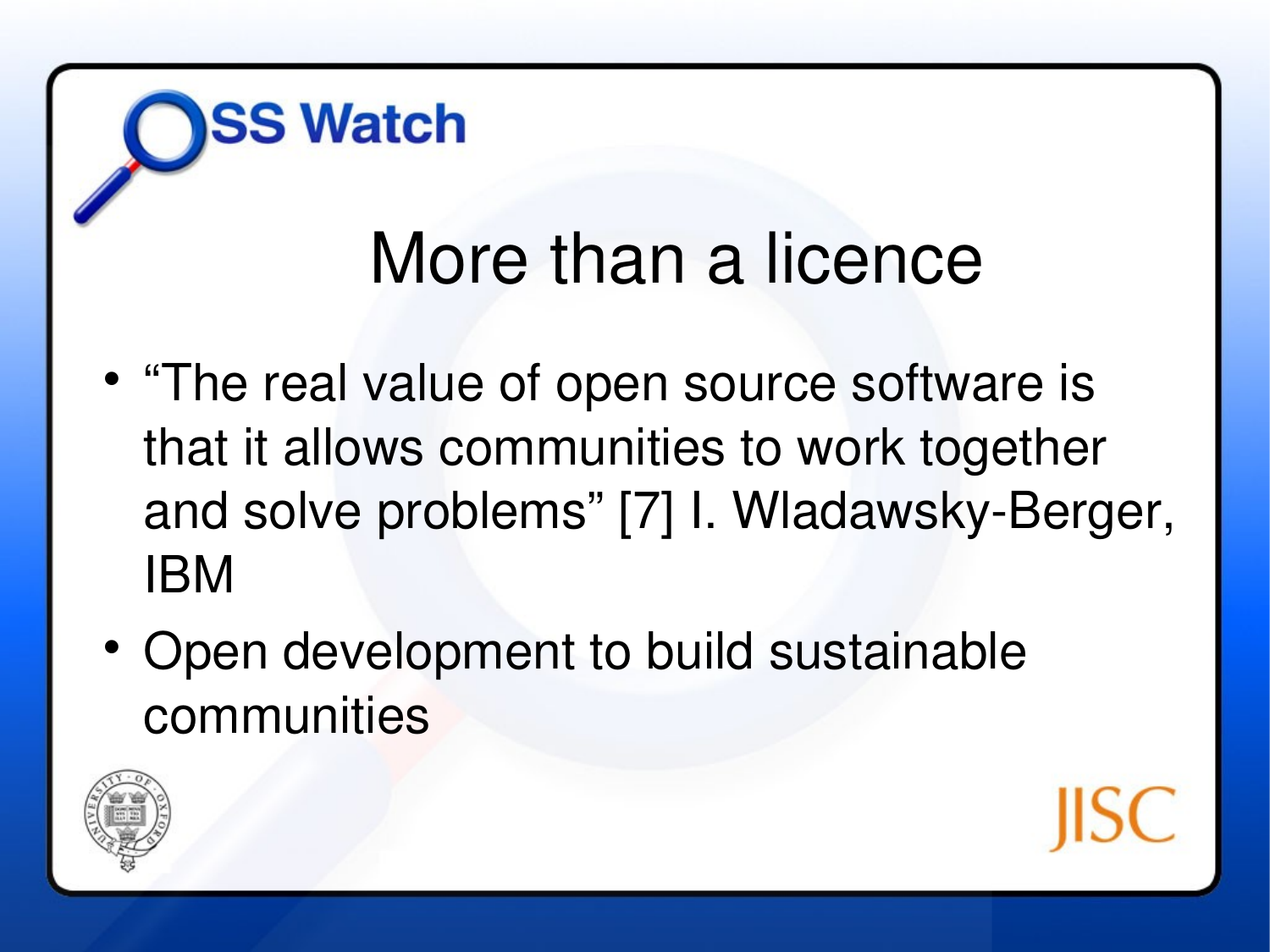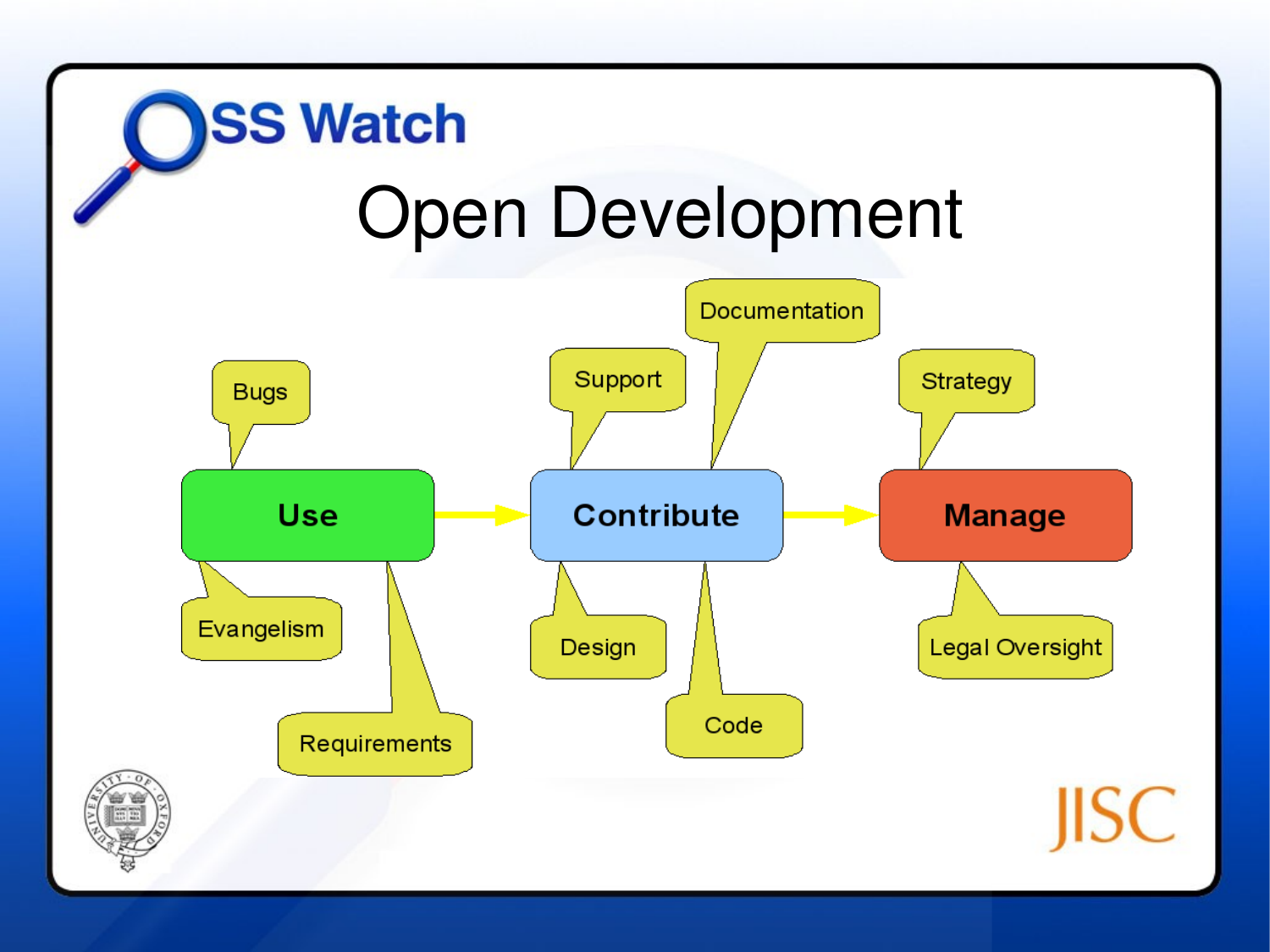# Myth: beard and sandals

Do I need to be a hacker to use oss?

- No. It's a popular myth that open source is only for hackers.
- But is open source really in the mainstream?

**SS Watch** 

 Yes. Apache HTTPd, an open source product, is the most widely used web server.

Many organizations from governments to commercial companies rely on open source software every day.



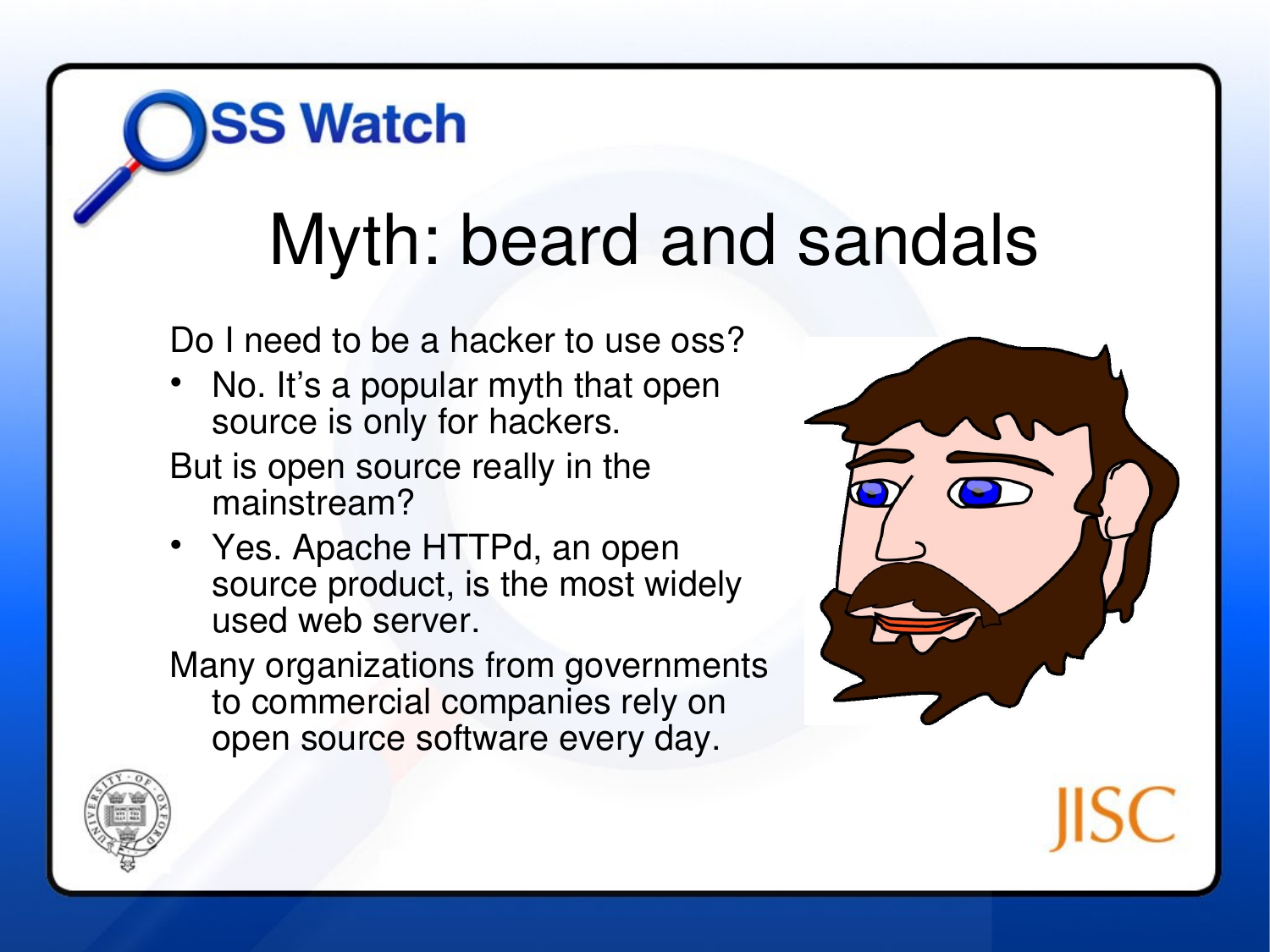# Myth: free (as in beer)

- There are costs (staff, support, training), but you can save money
- InfoWorld [1]:

- 50% companies deploying more than 25 open source products report greater than 20% savings in IT budget
	- 1% companies report costs went up

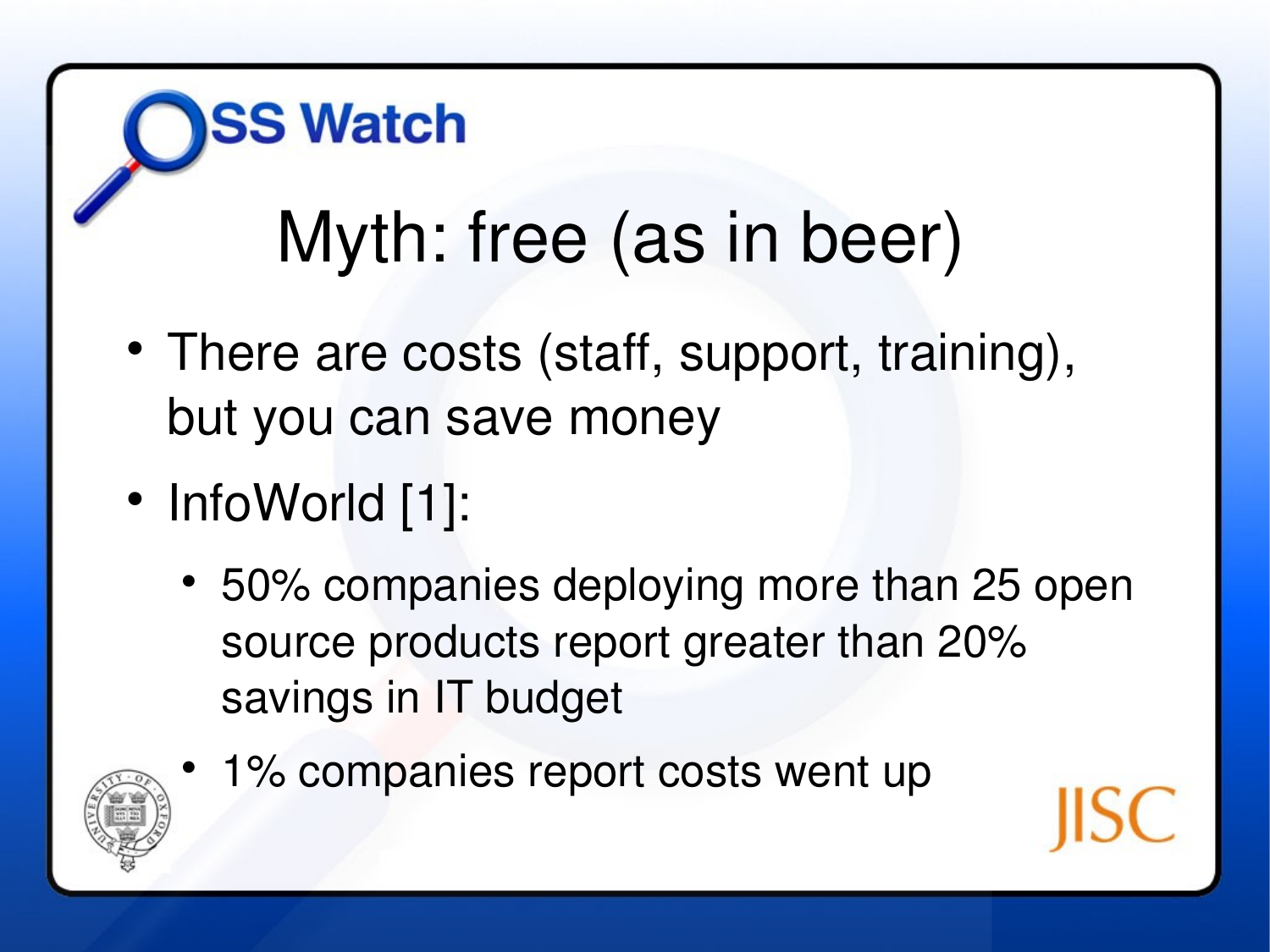# Myth: no support

- Oracle, IBM, Sun, HP, Red Hat and many others will sell you support contracts
- Many smaller companies

**SS Watch** 

 Anyone can get the source, anyone can provide support



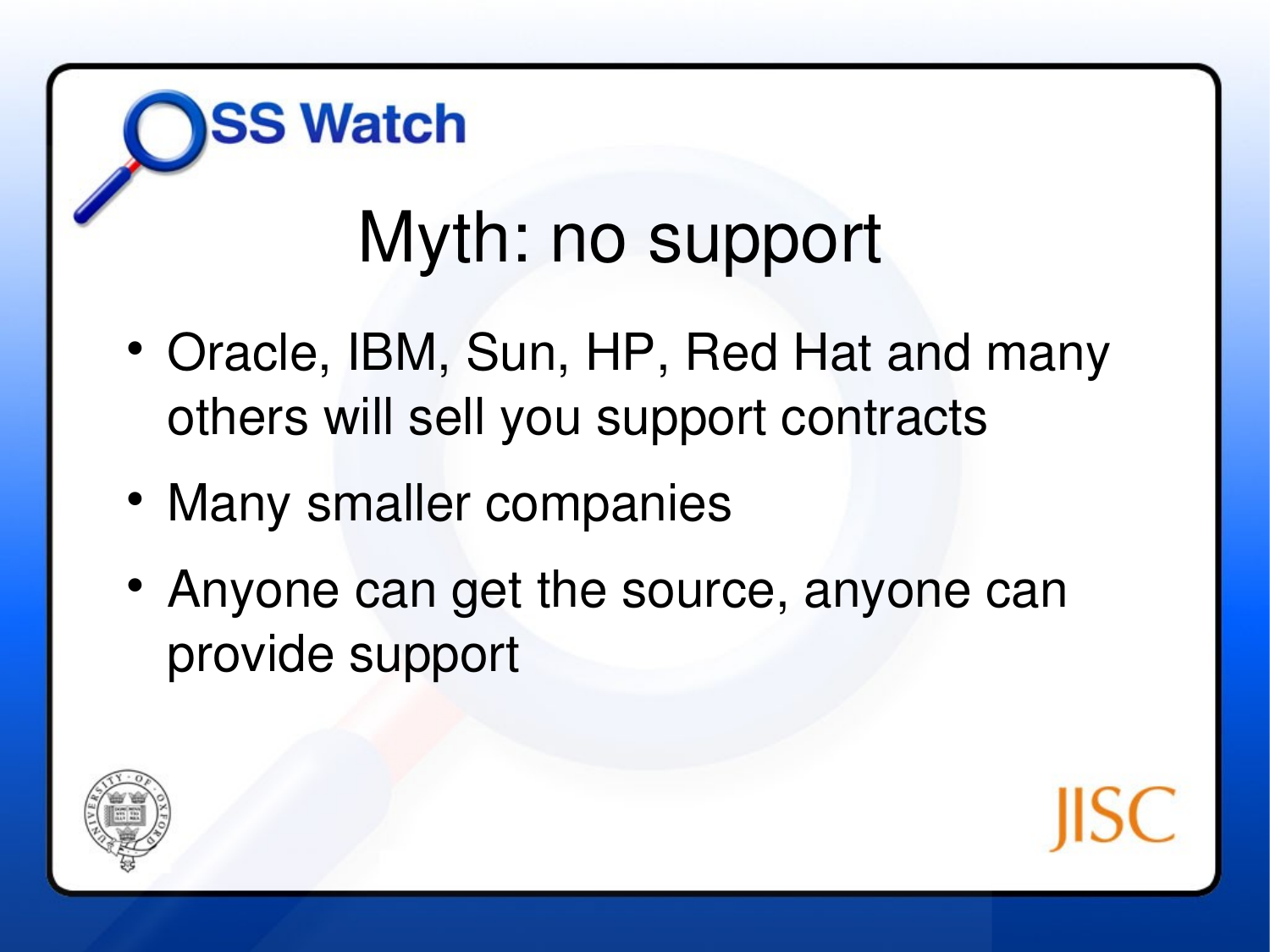# Myth: not "commercial"

- Worldwide revenue \$1.8bn in 2006 rising to \$5.8bn in 2011 [5] IDC report
- Mozilla Foundation & Corporation: \$76M revenue in 2007
- MySQL sold for \$1Bn

**SS Watch** 

ZenSource sold for \$500M



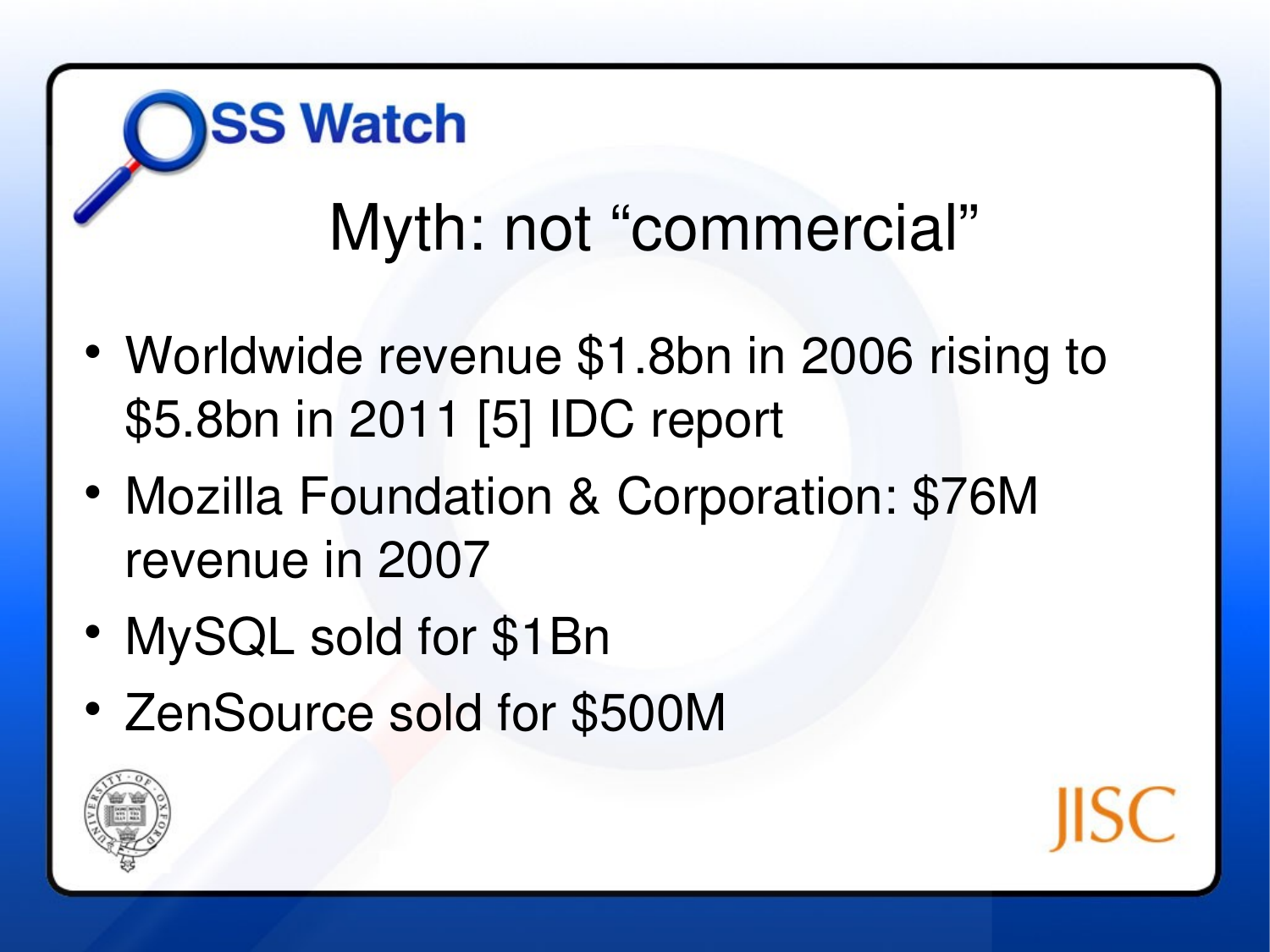# Market reality

- "Open source is the most significant all encompassing and long-term trend that the software industry has seen since the early 1980s" [5] IDC report
- "By 2012, more than 90 percent of enterprises will use open source in direct or embedded forms" [6] Gartner report

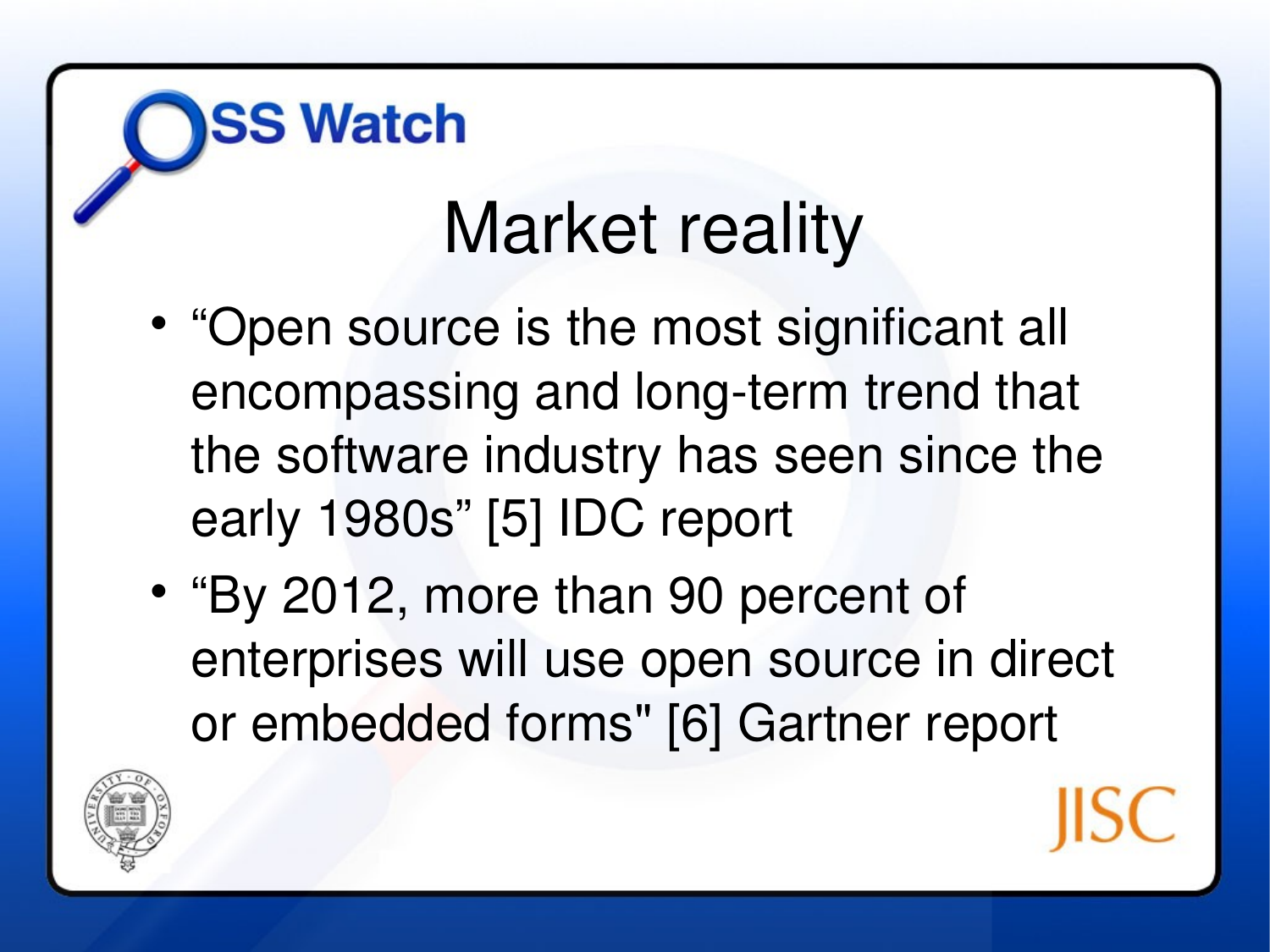# Official guidelines

- **UK Government** policy: consider OSS solutions alongside proprietary ones in IT procurement. Contracts will be awarded on a value for money basis [2]
- **European Commission**: similar policy [3]

**SS Watch** 

 **JISC:** open source is the default option for development work, projects must not discriminate between open and closed source software [4]



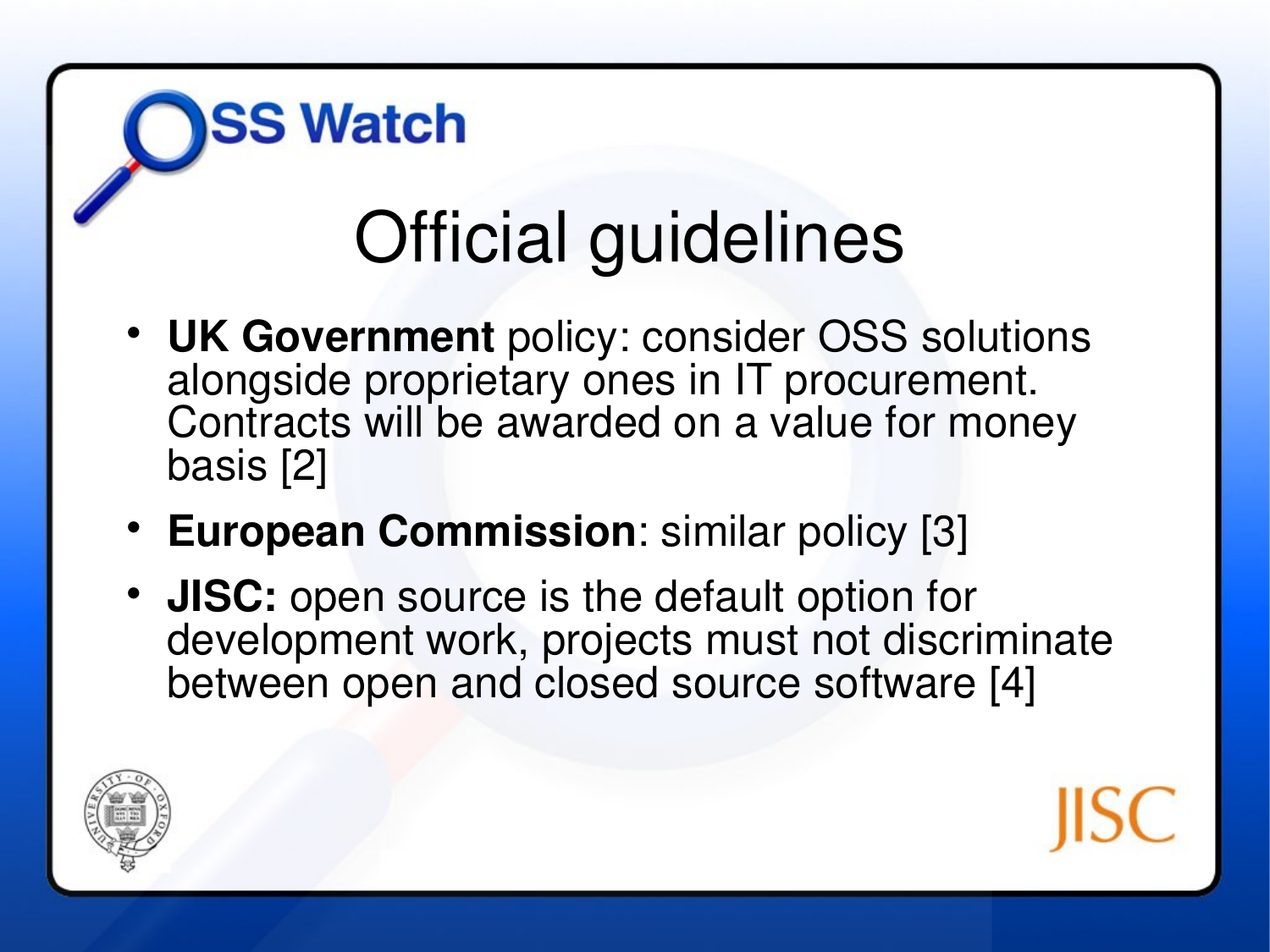# National survey 2008

• ICT Directors from

- 454 FE/FE+HE institutions
- 161 HE institutions
- 19% response rate



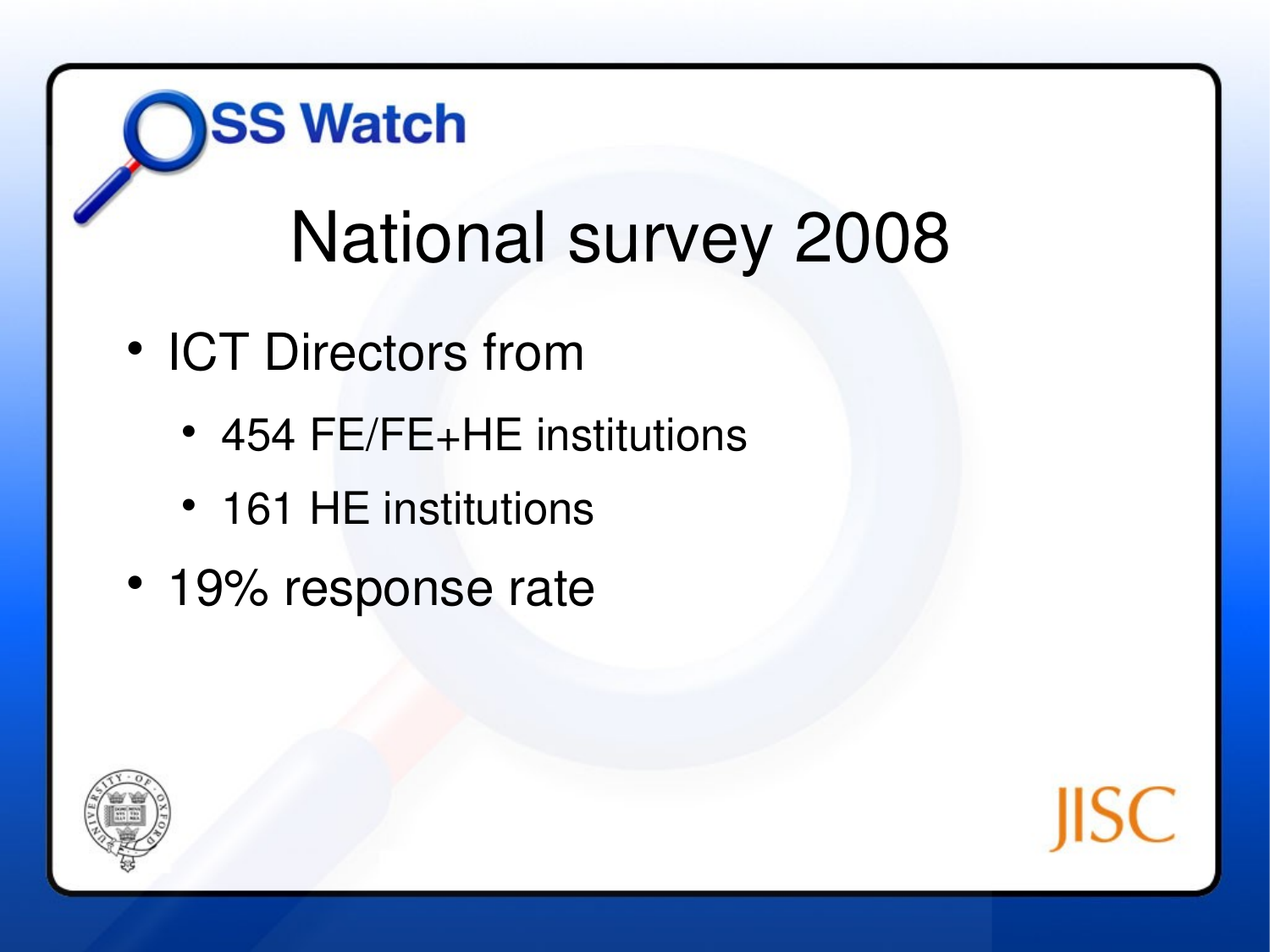# Policy vs. practice

• Policy

- OSS mentioned: 30% (2006), 57% (2008)
- staff contributions regulated only in 14%
- Practice
	- OSS considered: 77% (2006), 87% (2008)
	- only 15% alongside closed source

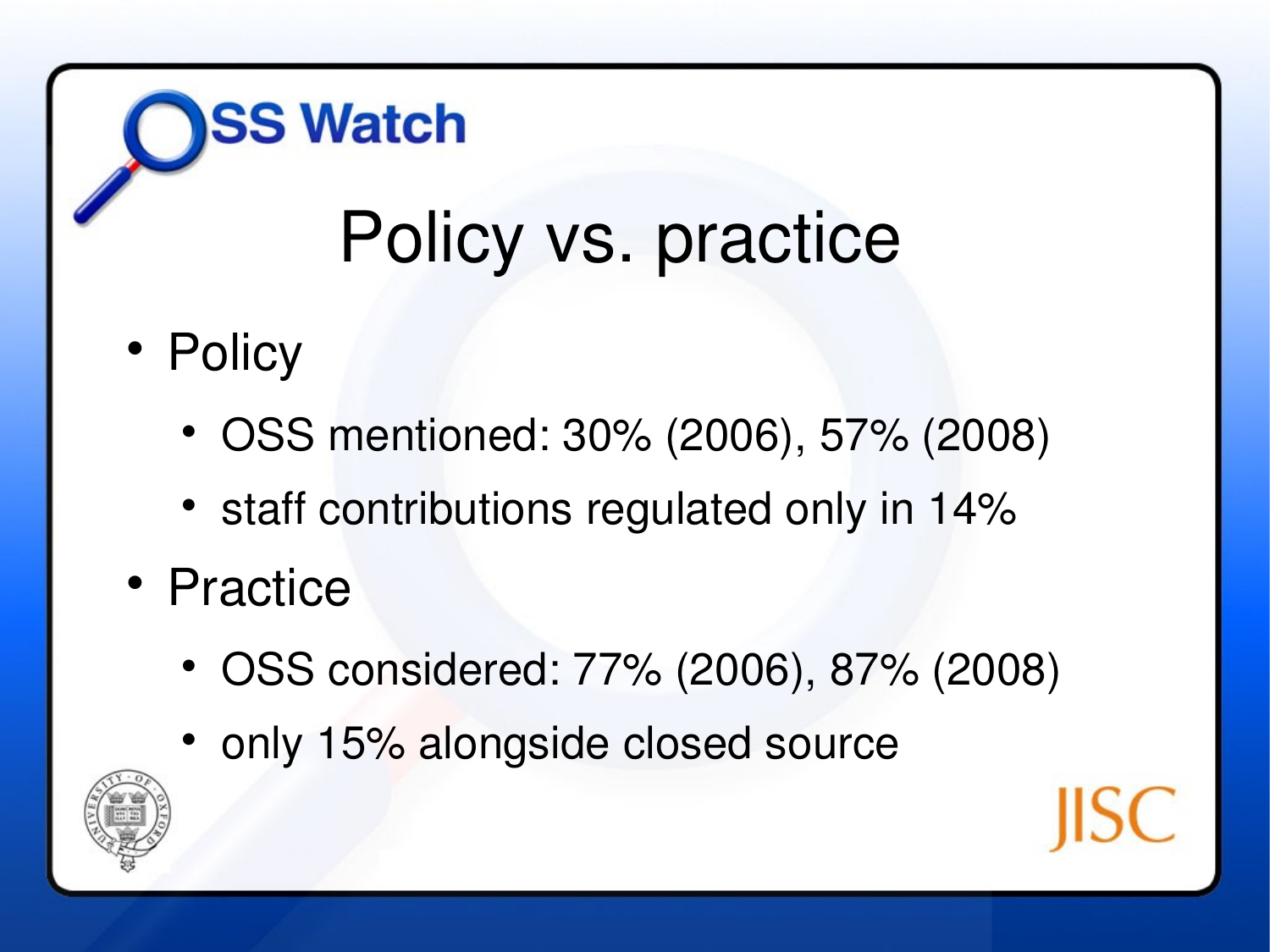# The trend is open source

• Server software:

- All or almost all closed source
	- − Down from 56% to 40%
- Half open and half closed source
	- − Planned to increase from 3% to 11%
- Similar trends on desktops



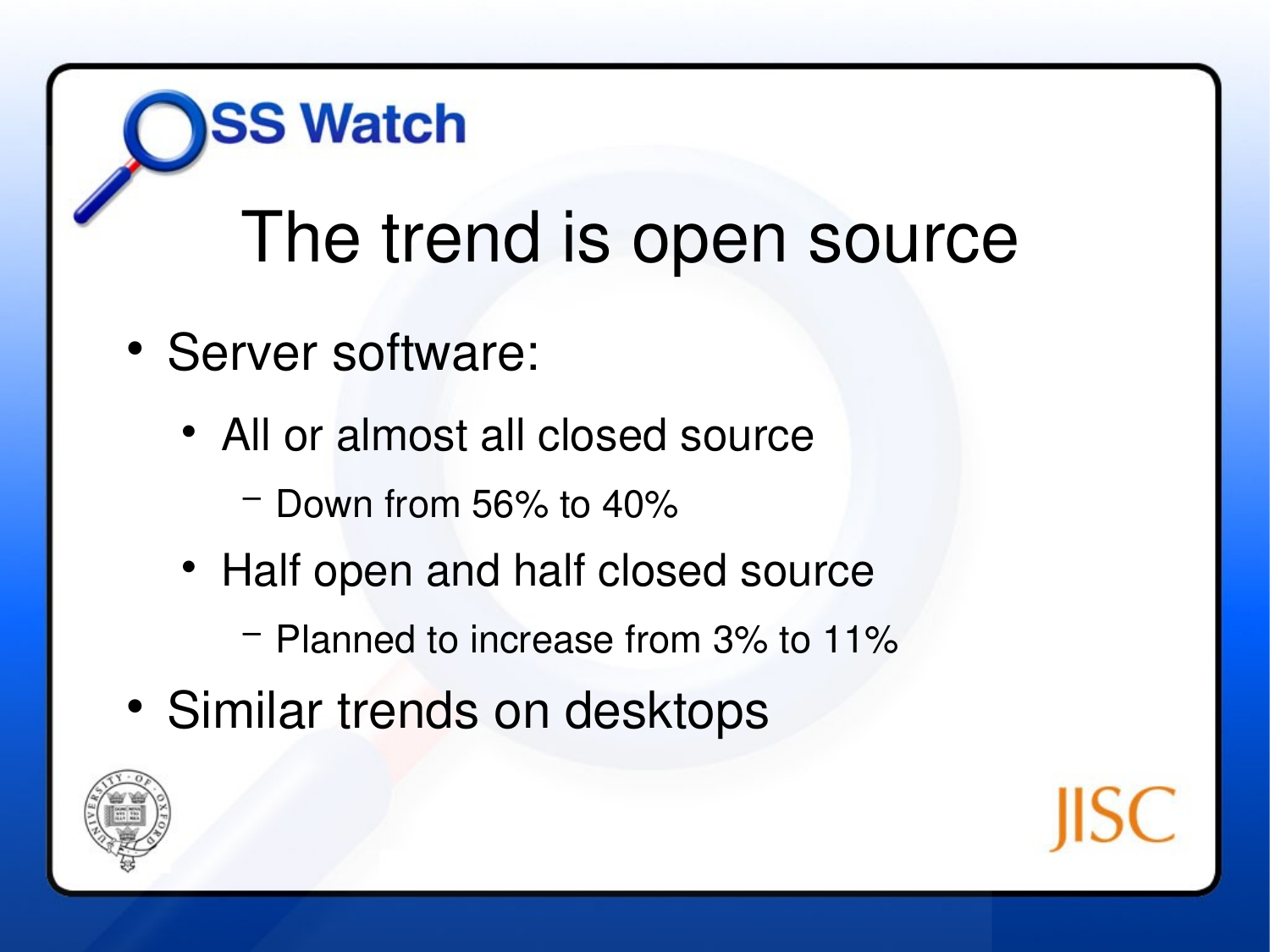# Evaluating software and providers

- Closed source evaluation looks as the provider and the software as a single entity
- •You can't see the development methodology
- Open source evaluation separates these factors
- •Software functionality

- •User engagement and the development model
- •Paid for support providers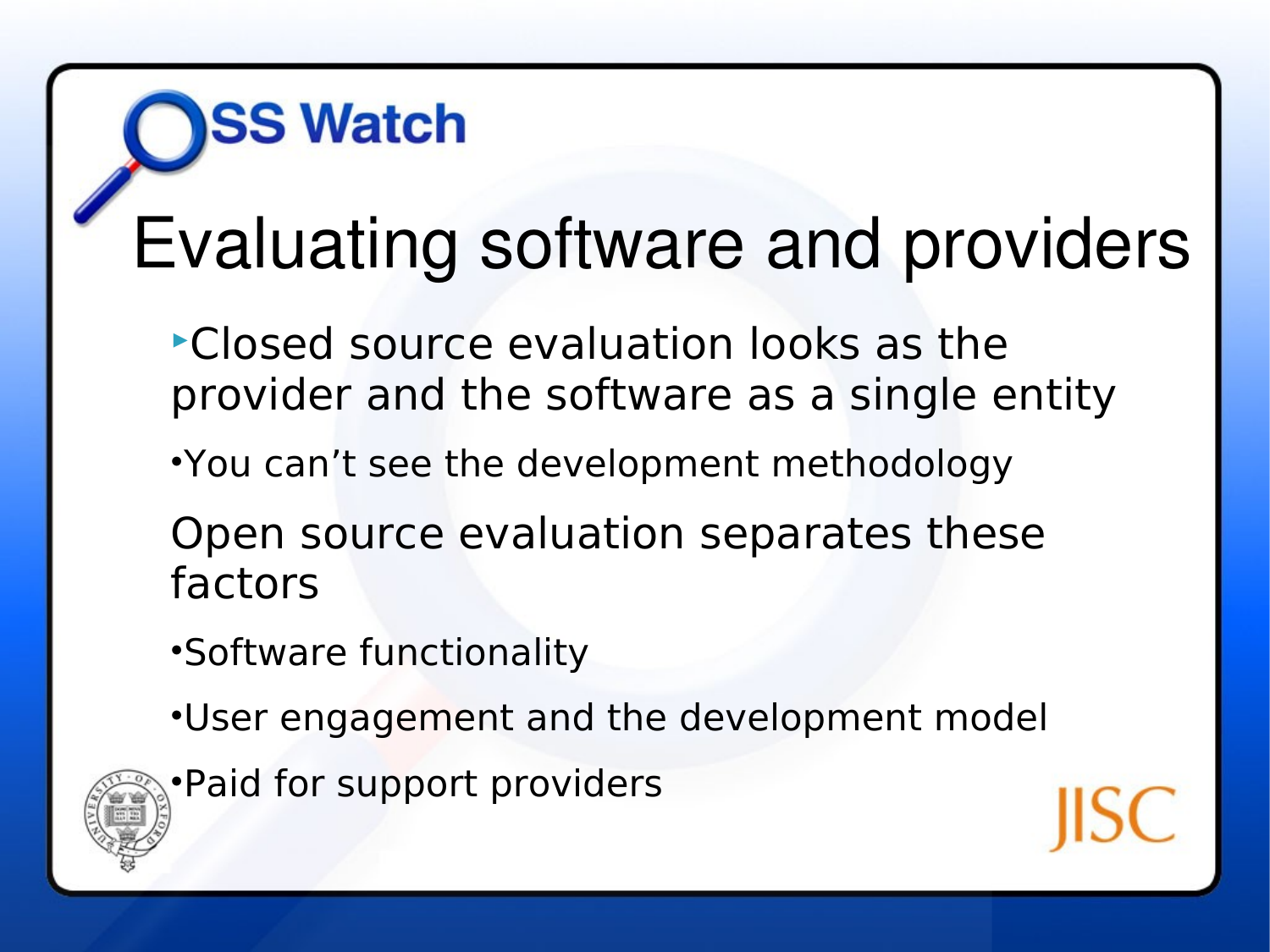# Evaluation frameworks

• Open Source Maturity Model (OSMM) [Capgemini, Navica]

- Qualification and Selection of Open Source software (QSOS)
- Open Business Readiness Rating (Open BRR)

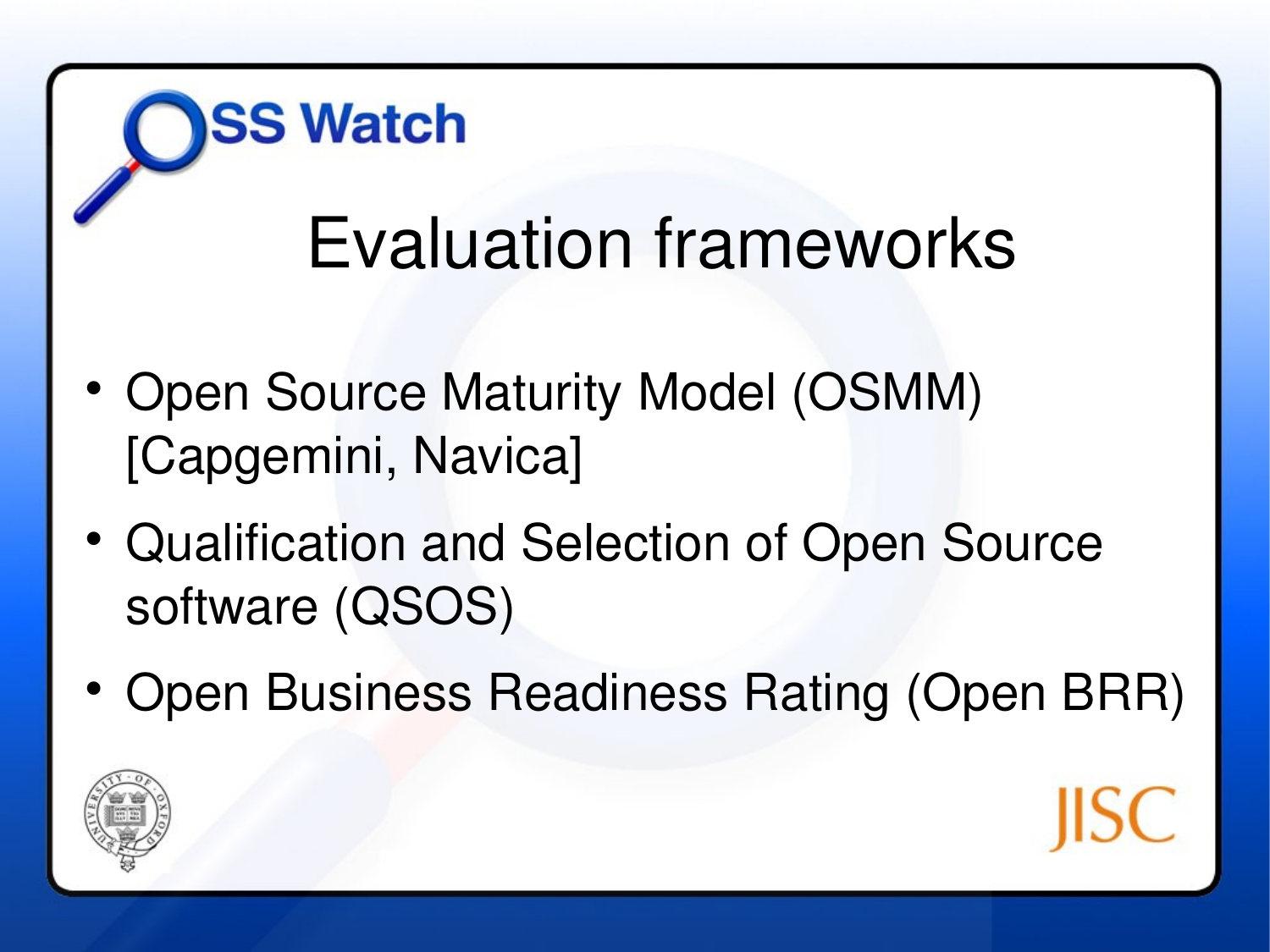# **OSS watch**<br>What to evaluate

|                              | <b>OSMM</b><br>(Cangemini | <b>OSMM</b><br>(Navica) | <b>QSOS</b> | <b>OBR</b>       |
|------------------------------|---------------------------|-------------------------|-------------|------------------|
| Software (non-technical)     | X                         | X                       | X           | X                |
| Software (technical)         |                           |                         | X           | X                |
| Integration                  |                           | X                       | X           | $\boldsymbol{X}$ |
| User support                 | X                         | X                       | X           | $\sf X$          |
| Adoption                     | X                         |                         | $\sf X$     | X                |
| <b>Development Process</b>   | X                         |                         | X           | X                |
| Documentation                |                           | X                       | X           | X                |
| <b>Professional Services</b> |                           | X                       | X           | X                |
| Training                     |                           | X                       | X           |                  |



**JISC**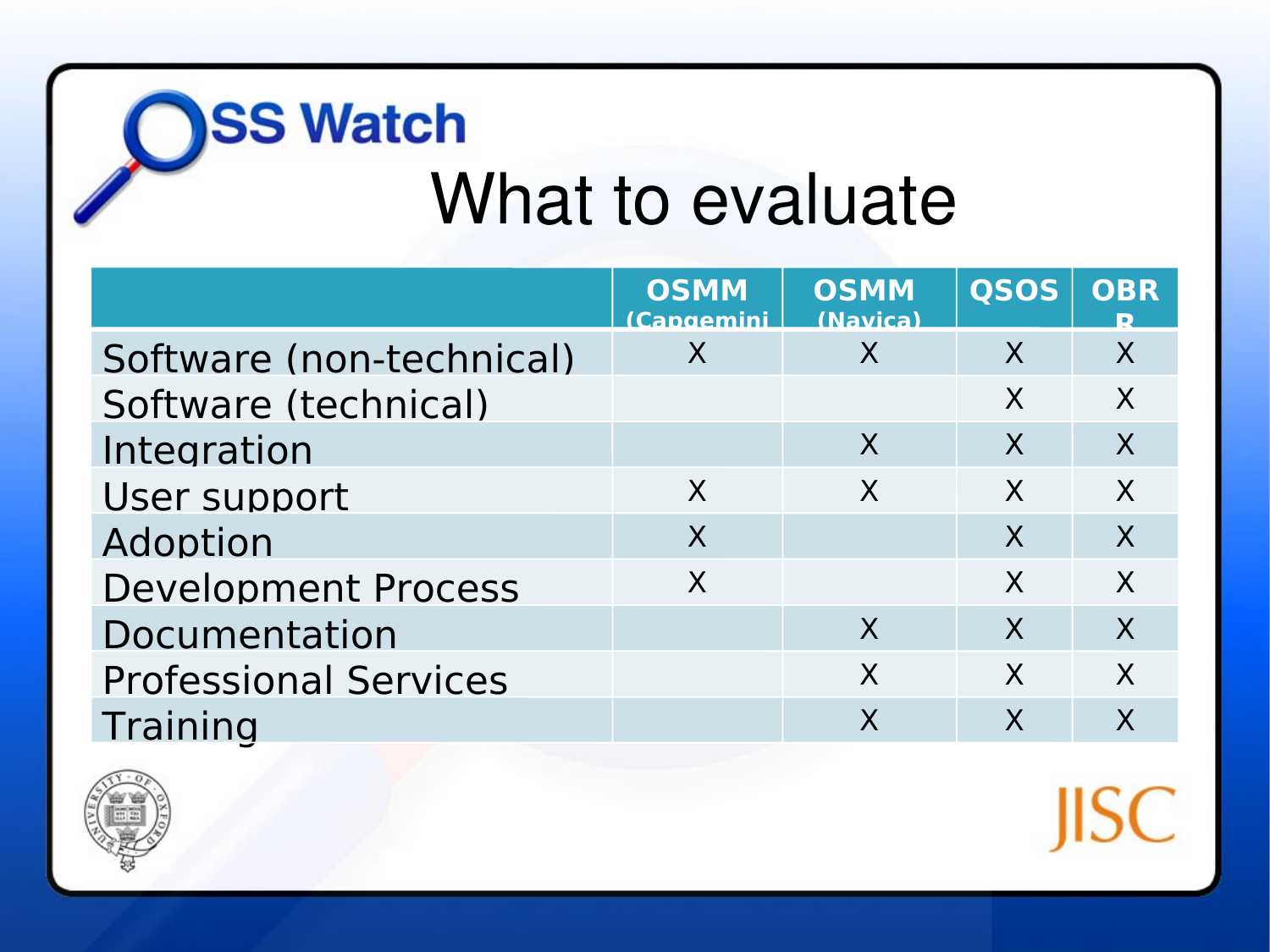## **SS Watch** Evaluation process

- All frameworks follow roughly the same approach
- •Assess against criteria
- •**Apply weightings**
- •Calculate overall product score

The process of evaluation encourages one to evaluate the parts of a project unreachable in closed source

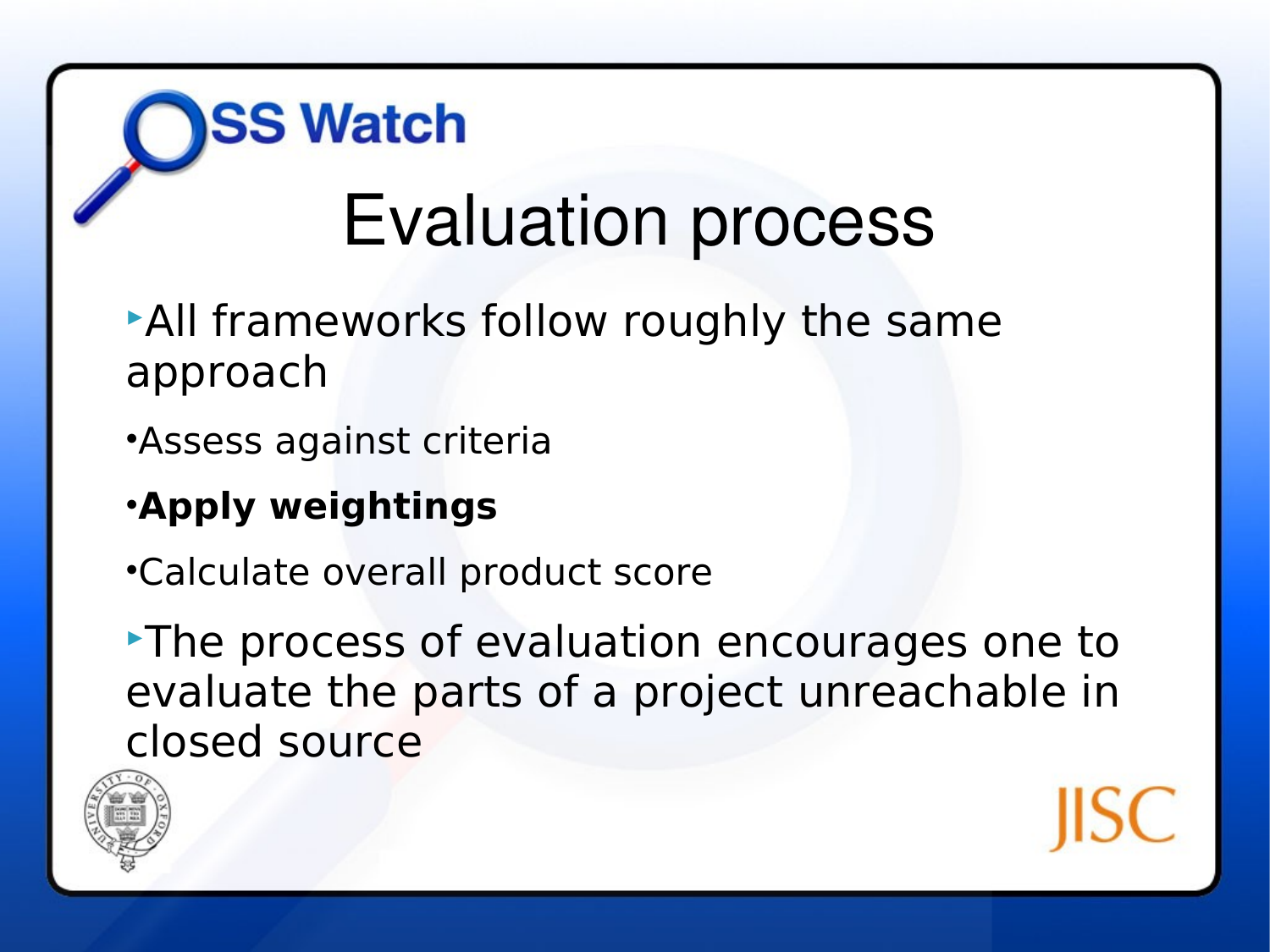# **SS Watch** Adopting an OS VLE

- Delhi Institute of Technology experience [8]
- Research and select new system
- Prescribed timeline
- Migrate courses
- Train users
- Develop documentation



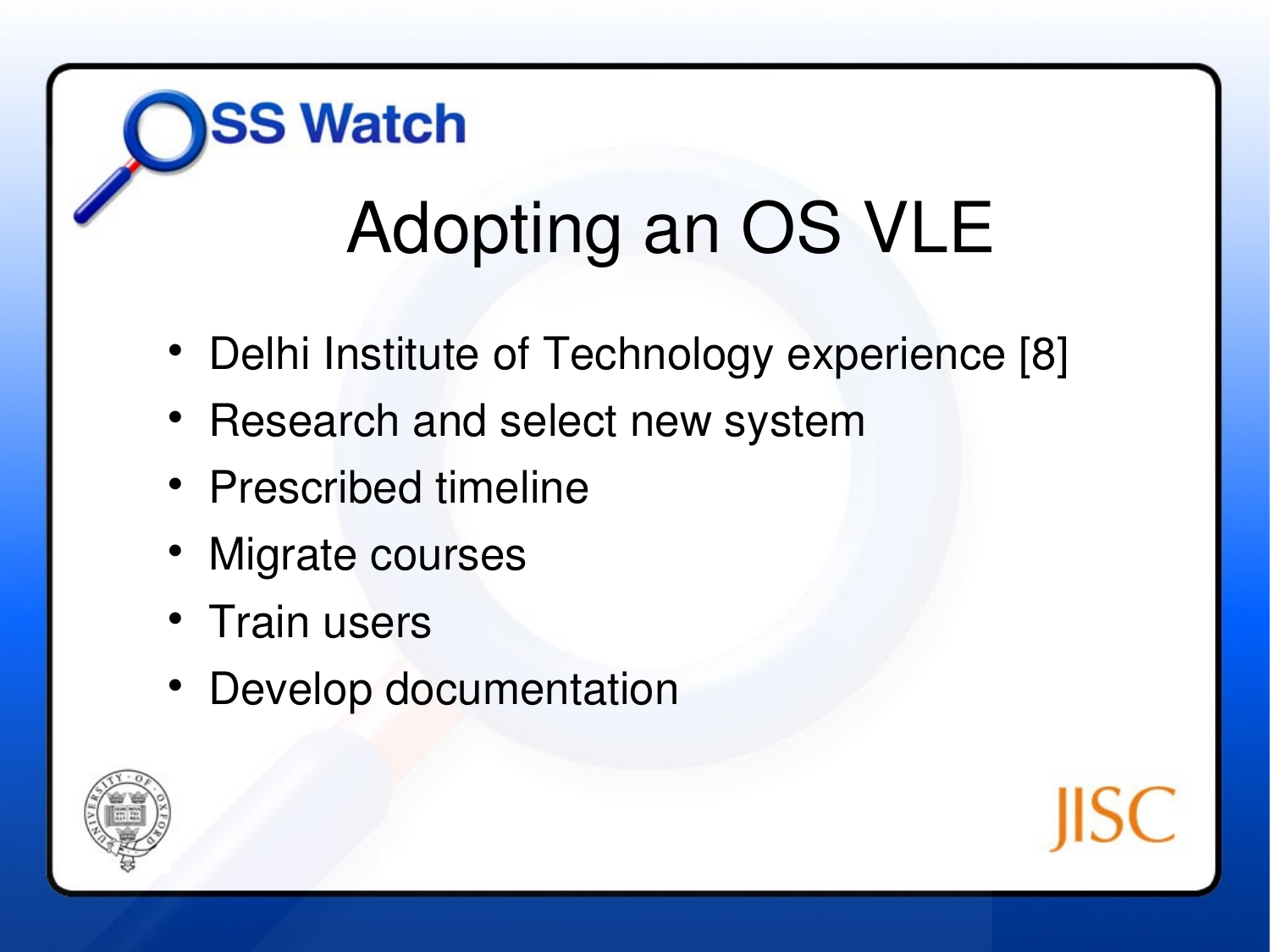## Requirements gathering

- Match functions of current VLE, e.g.
	- upload and store media files

- online quizzes, discussions, etc.
- Integration for course setup and user enrollment



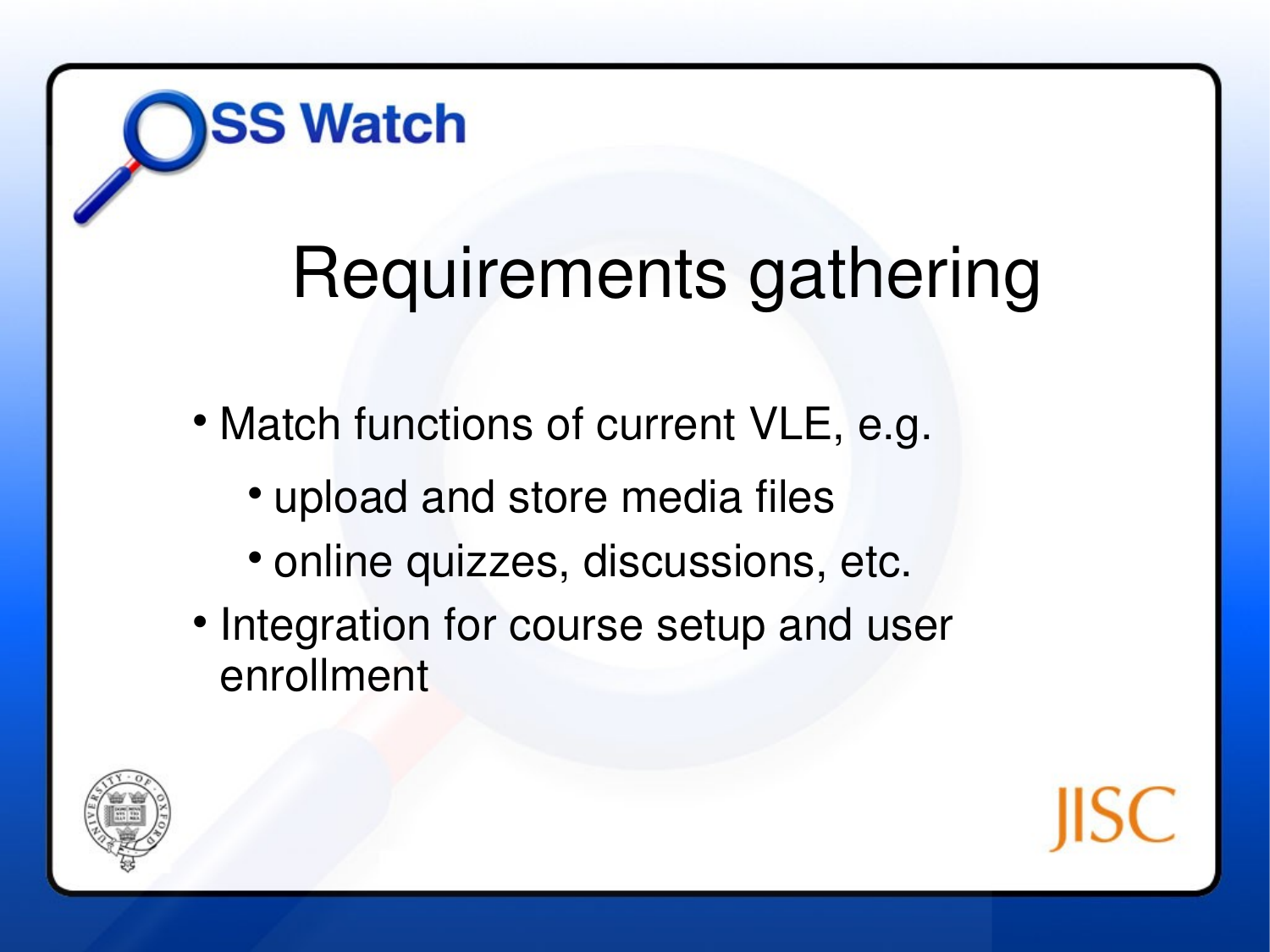## Total Cost of Ownership

| 3 year cost                                                    | <b>A Hosted</b> | <b>A Local</b> |  |  |
|----------------------------------------------------------------|-----------------|----------------|--|--|
| License Year 1                                                 | \$12,169        | \$12,169       |  |  |
| License Year 2                                                 | \$12,169        | \$12,169       |  |  |
| License Year 3                                                 | \$12,169        | \$12,169       |  |  |
| Membership                                                     | \$15,000        | n/a            |  |  |
| <b>Banner Connector</b>                                        | \$9,000         | \$9,000        |  |  |
| Server                                                         | n/a             | \$10,000       |  |  |
| <b>Support Softw</b>                                           | n/a             | IIS, SQLserver |  |  |
| Init. Setup Fee                                                | n/a             | n/a            |  |  |
| Remote Hosting (3 years)                                       | \$23,898        | n/a            |  |  |
| Supp. Staff: Sys Admin (3 yrs)                                 | $$19,227*$      | $n/a*$         |  |  |
| Supp. Staff: Developer (3 yrs)                                 | $n/a*$          | $n/a*$         |  |  |
| Supp. Staff: MID (3 yrs)                                       | $n/a*$          | $n/a*$         |  |  |
| Supp. Staff: Training (3 yrs)                                  |                 | $n/a*$         |  |  |
| Supp. Staff: Help Desk $(3 \text{ yrs})$ ; 19227 + Delhi Staff |                 |                |  |  |



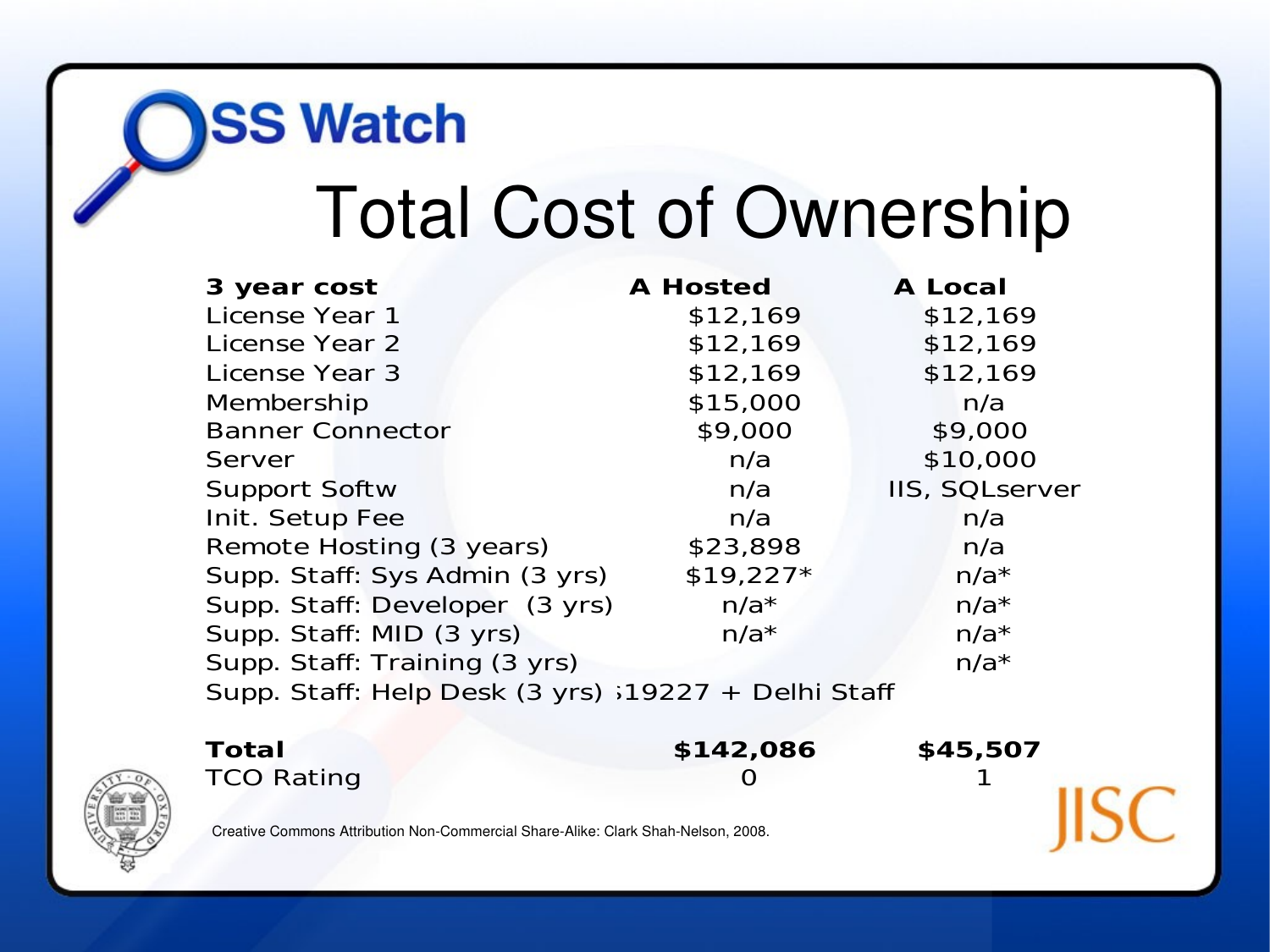## Total Cost of Ownership

| 3 year cost                                                                       | <b>S</b> Hosted | <b>S</b> Local    |
|-----------------------------------------------------------------------------------|-----------------|-------------------|
| License Year 1                                                                    | \$0             | \$0               |
| License Year 2                                                                    | \$0             | \$0               |
| License Year 3                                                                    | \$0             | \$0               |
| Membership                                                                        | \$15,000        | \$15,000          |
| <b>Banner Connector</b>                                                           |                 | ?                 |
| Server                                                                            | n/a             | \$10,000          |
| <b>Support Softw</b>                                                              | n/a             | <b>IIS, MySQL</b> |
| Init. Setup Fee                                                                   | n/a             | n/a               |
| Remote Hosting (3 years)                                                          | ?               | n/a               |
| Supp. Staff: Sys Admin (3 yrs)                                                    | $n/a*$          | $n/a*$            |
| Supp. Staff: Developer (3 yrs)                                                    | $n/a*$          | $n/a*$            |
| Supp. Staff: MID (3 yrs)                                                          | $n/a*$          | $n/a*$            |
| Supp. Staff: Training (3 yrs)                                                     | $n/a*$          | $n/a*$            |
| Supp. Staff: Help Desk (3 yrs)                                                    | $n/a*$          | $n/a*$            |
|                                                                                   |                 |                   |
| <b>Total</b>                                                                      | \$15,000        | \$25,000          |
| <b>TCO Rating</b>                                                                 | 4               | 5                 |
| Creative Commons Attribution Non-Commercial Share-Alike: Clark Shah-Nelson, 2008. |                 |                   |

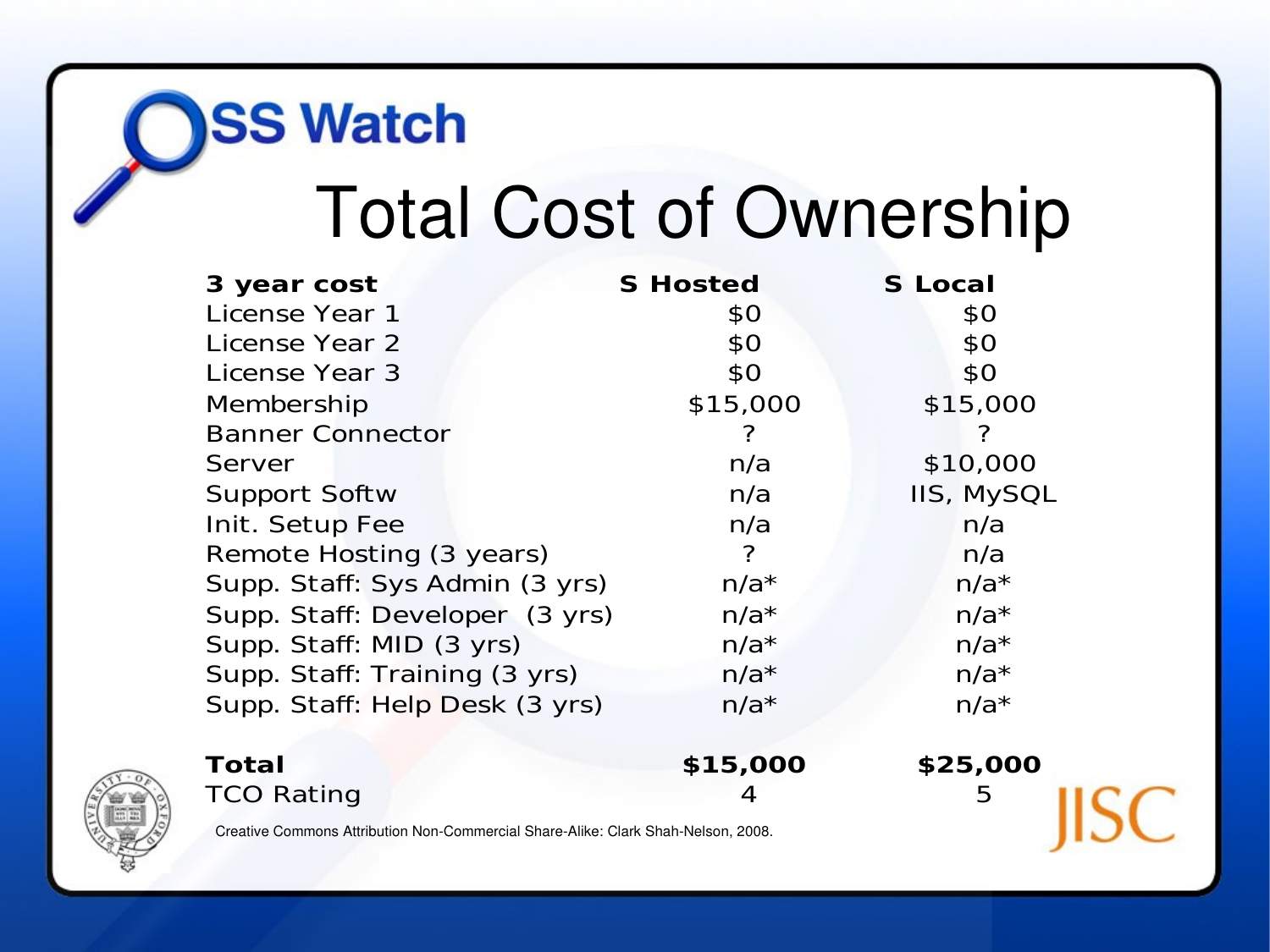# Total Cost of Ownership

| 3 year cost                                                                       | <b>M</b> Hosted | <b>M</b> Local    |
|-----------------------------------------------------------------------------------|-----------------|-------------------|
| License Year 1                                                                    | \$0             | \$0               |
| License Year 2                                                                    | \$0             | \$0               |
| License Year 3                                                                    | \$0             | \$0               |
| Membership                                                                        | \$0             | \$0               |
| <b>Banner Connector</b>                                                           | \$903           | \$903             |
| Server                                                                            | n/a             | \$10,000          |
| Support Softw                                                                     | n/a             | <b>IIS, MySQL</b> |
| Init. Setup Fee                                                                   | n/a             | n/a               |
| Remote Hosting (3 years)                                                          | \$9,000         | n/a               |
| Supp. Staff: Sys Admin (3 yrs)                                                    | $n/a*$          | $n/a*$            |
| Supp. Staff: Developer (3 yrs)                                                    | $n/a*$          | $n/a*$            |
| Supp. Staff: MID (3 yrs)                                                          | $n/a*$          | $n/a*$            |
| Supp. Staff: Training (3 yrs)                                                     | $n/a*$          | $n/a*$            |
| Supp. Staff: Help Desk (3 yrs)                                                    | $n/a*$          | $n/a*$            |
| <b>Total</b>                                                                      | \$9,903         | \$10,903          |
| <b>TCO Rating</b>                                                                 | 8               | 9                 |
| Creative Commons Attribution Non-Commercial Share-Alike: Clark Shah-Nelson, 2008. |                 |                   |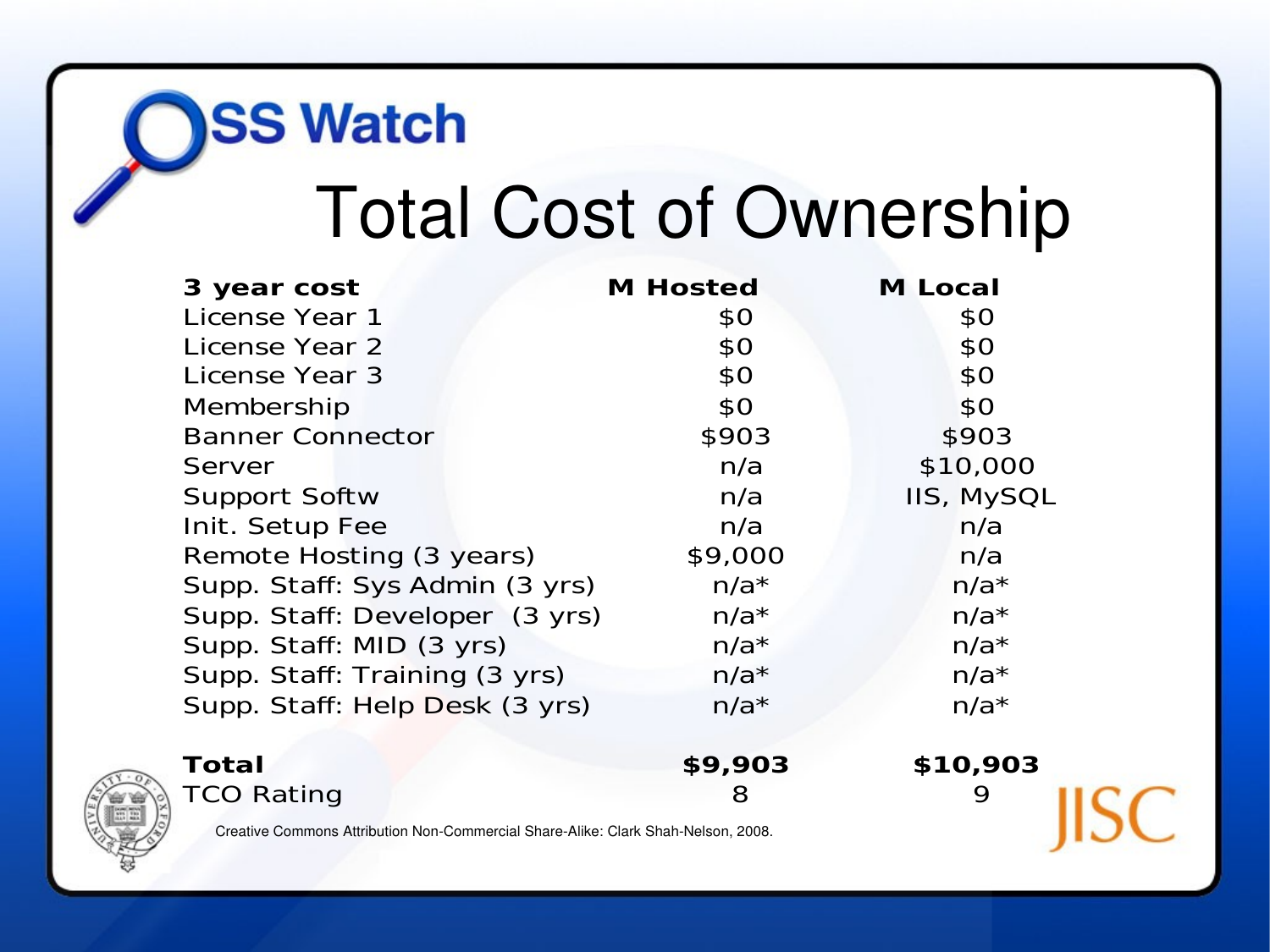## **SS Watch** Open vs. close source

- Rich community of users: forums, tutorials, resources, bug tracker
- Less cost at all levels
- Just as stable and more feature-rich
	- More social networking capability
	- Quicker to gain new features
- More customizable



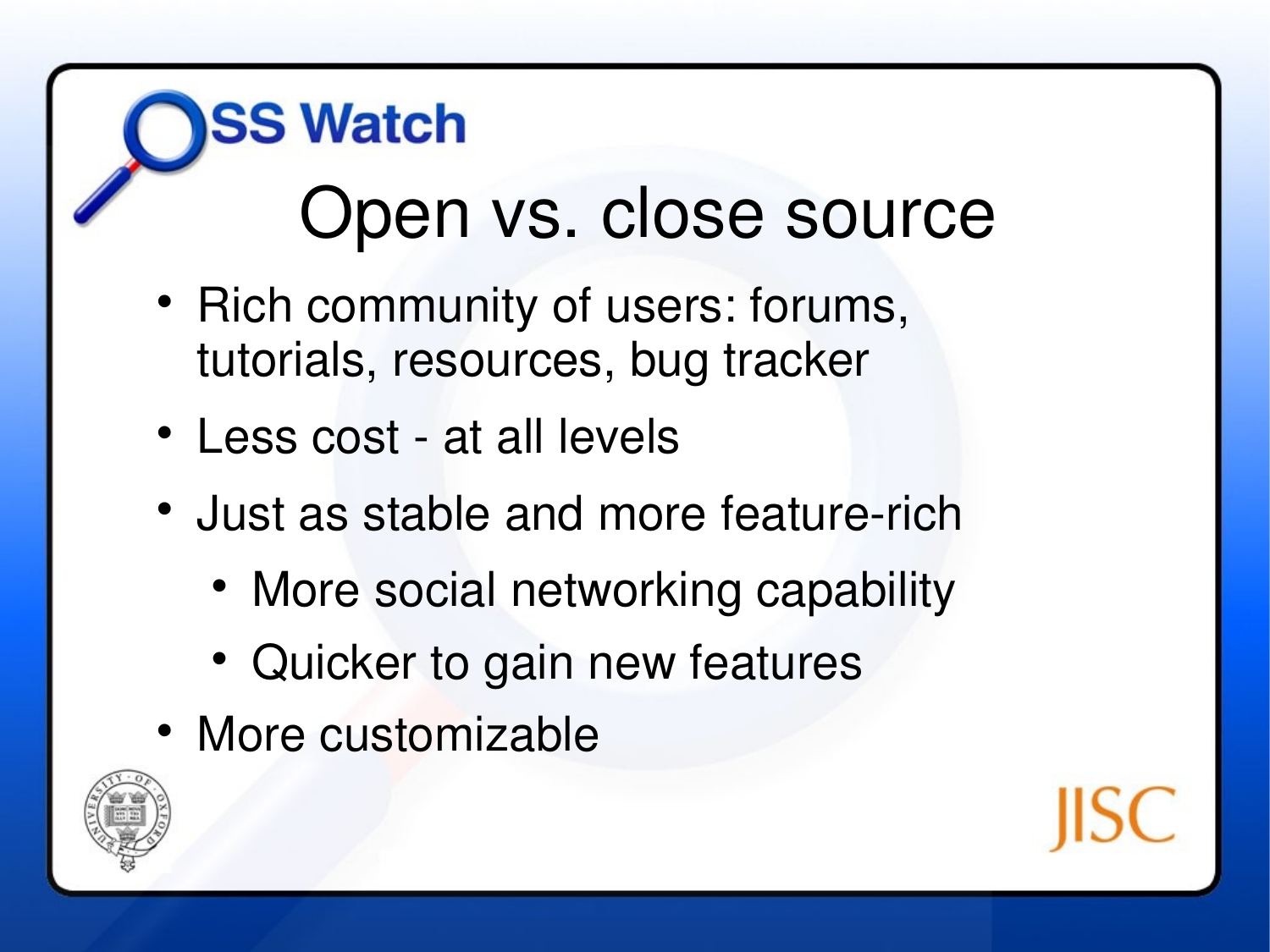## **Conclusions**

• OS is more than a licence: a development methodology

- OSS is a serious alternative to proprietary software
- OSS can provide cost saving and sustainability if properly managed
- OSS Watch are here to help

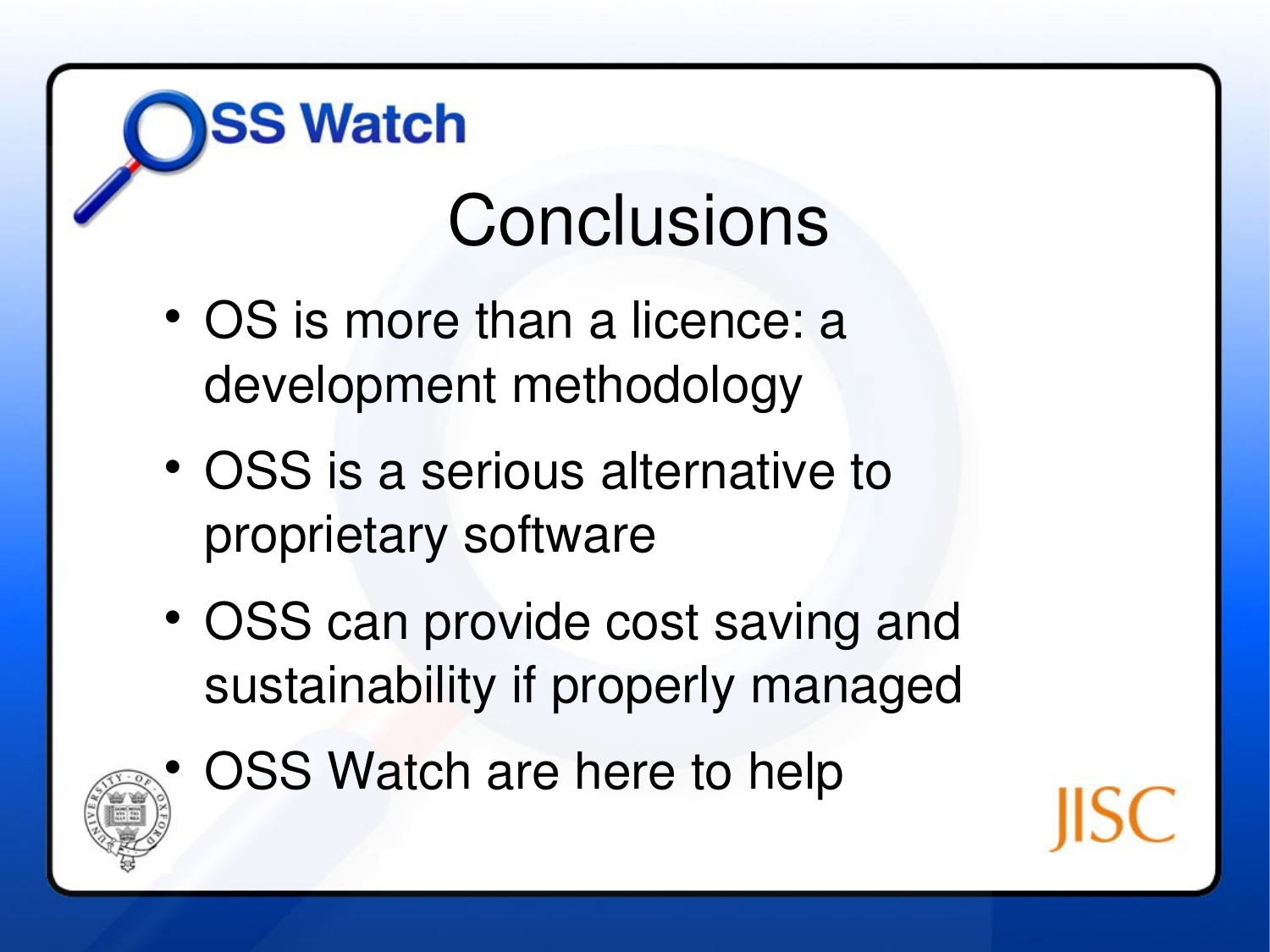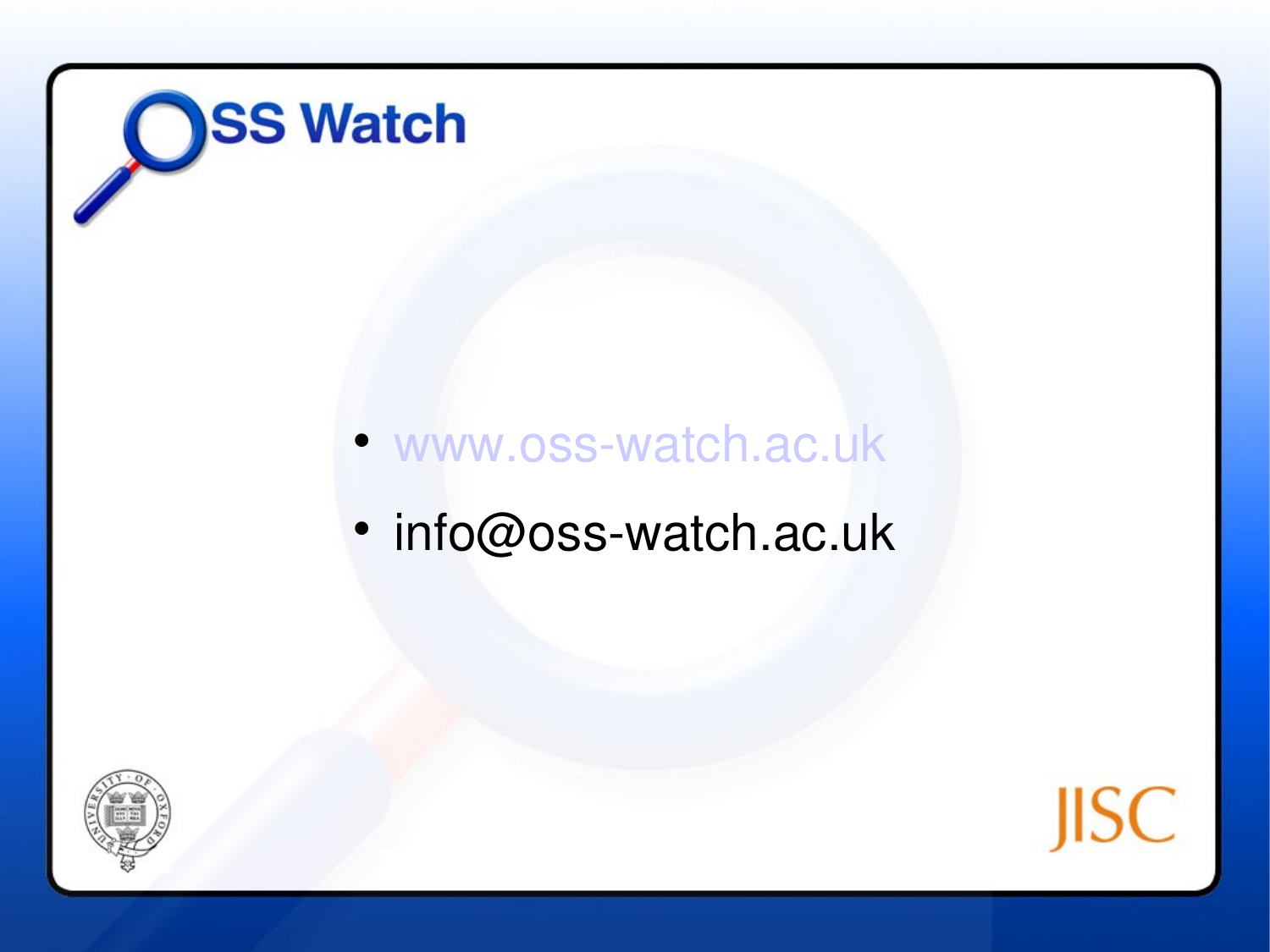# References

- [1] InfoWorld. *Open Source Management: Trends, Requirements*  and Future Needs for the Open Source Enterprise. White paper. Downloaded 28 Oct 2008. http://www.infoworld.com/pdf/whitepaper/InfoWorld\_Open\_Source \_Management.pdf
- [2] e-Government Unit, Cabinet Office. Open source software, Use *within UK Government. 28 Oct 2004. [http://www.govtalk.gov.uk/documents/oss\\_policy\\_version2.pdf](http://www.govtalk.gov.uk/documents/oss_policy_version2.pdf)*
- [3] S. Kallas. *Answer given by Mr Kallas on behalf of the Commission.* Parliamentary Questions. 17 Sep 2008. <http://www.europarl.europa.eu/sides/getAllAnswers>.

**SS Watch** 

 [4] JISC. *Policy on open source software for JISC projects and services.* Last revision 24 Jan 2005.